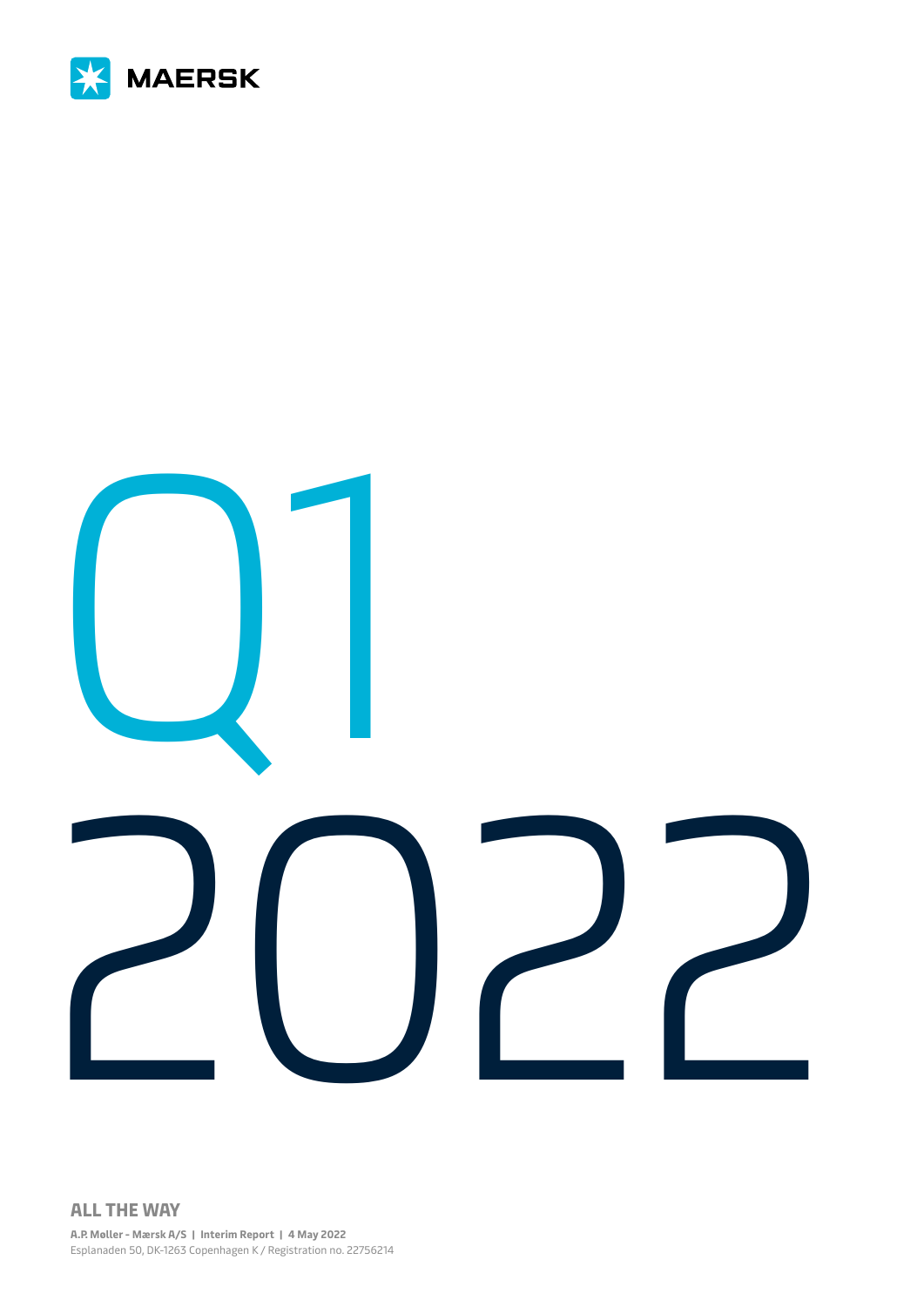## <span id="page-1-0"></span>**Contacts for further information**

**Søren Skou**, CEO Tel. +45 3363 1901

**Patrick Jany**, CFO Tel. +45 3363 3106

#### **Investors**

**Sarah Spray**, Head of Investor Relations Tel. +45 3363 3106

**Media**

**Signe Wagner**, Head of External Relations Tel. +45 3363 1901

# **Webcast and dial-in information**

A webcast relating to the Q1 2022 Interim Report will be held on 4 May 2022 at 11.00 (CET). Dial-in information on [investor.maersk.com](http://investor.maersk.com).

Presentation material for the webcast will be available on the same page.

The Interim Report for Q1 2022 of A.P. Møller - Mærsk A/S (further referred to as A.P. Moller - Maersk as the consolidated group of companies) has been prepared in accordance with IAS 34 'Interim Financial Reporting' as issued by the International Accounting Standards Board (IASB) and adopted by the EU and additional Danish disclosure requirements for interim financial reporting of listed companies.

The interim consolidated financial statements have not been subject to audit or review.

# **Comparative figures**

Unless otherwise stated, all figures in parentheses refer to the corresponding figures for the same period prior year.

## **Forward-looking statements**

The interim report contains forward-looking statements. Such statements are subject to risks and uncertainties as numerous factors, many of which are beyond the control of A.P. Moller - Maersk, may cause the actual development and results to differ materially from expectations contained in the interim report.

## **Financial calendar**

**3 August 2022** Interim Report Q2 2022 **2 November 2022** Interim Report Q3 2022 **8 February 2023** Annual Report 2022

# **Contents**

# [Management review](#page-2-0)

|                          | 3              |
|--------------------------|----------------|
|                          | $\overline{4}$ |
|                          | 5              |
|                          | 5              |
|                          | 5              |
| -                        | 6              |
| $\overline{\phantom{a}}$ | 6              |
| -                        | 6              |
| $-$ .                    | 7              |
|                          | 8              |
|                          | 9              |
|                          | 10             |
|                          | 11             |
|                          | 11             |
| $\overline{\phantom{0}}$ | 13             |
|                          | 15             |
| -                        | 17             |
|                          | 18             |

# [Financials](#page-18-0)

# [Additional information](#page-26-0)

#### **Connecting the world's supply chains – all the way**

A.P. Moller - Maersk is connecting and simplifying the world's supply chains, and we aspire to provide truly integrated logistics. Across oceans, ports, on land and in the air, we are combining our supply chain infrastructure with the power of our people and technology to drive end-to-end innovation that accelerates our customers' success. By delivering innovative logistics solutions we believe we can give the companies we serve a significant edge and help them realise their full potential. With a dedicated team of 95,000 talents, operating in more than 130 countries, we are going all the way to digitise, democratise and decarbonise the world's supply chains and in doing so reinvent the logistics industry and improve life for all.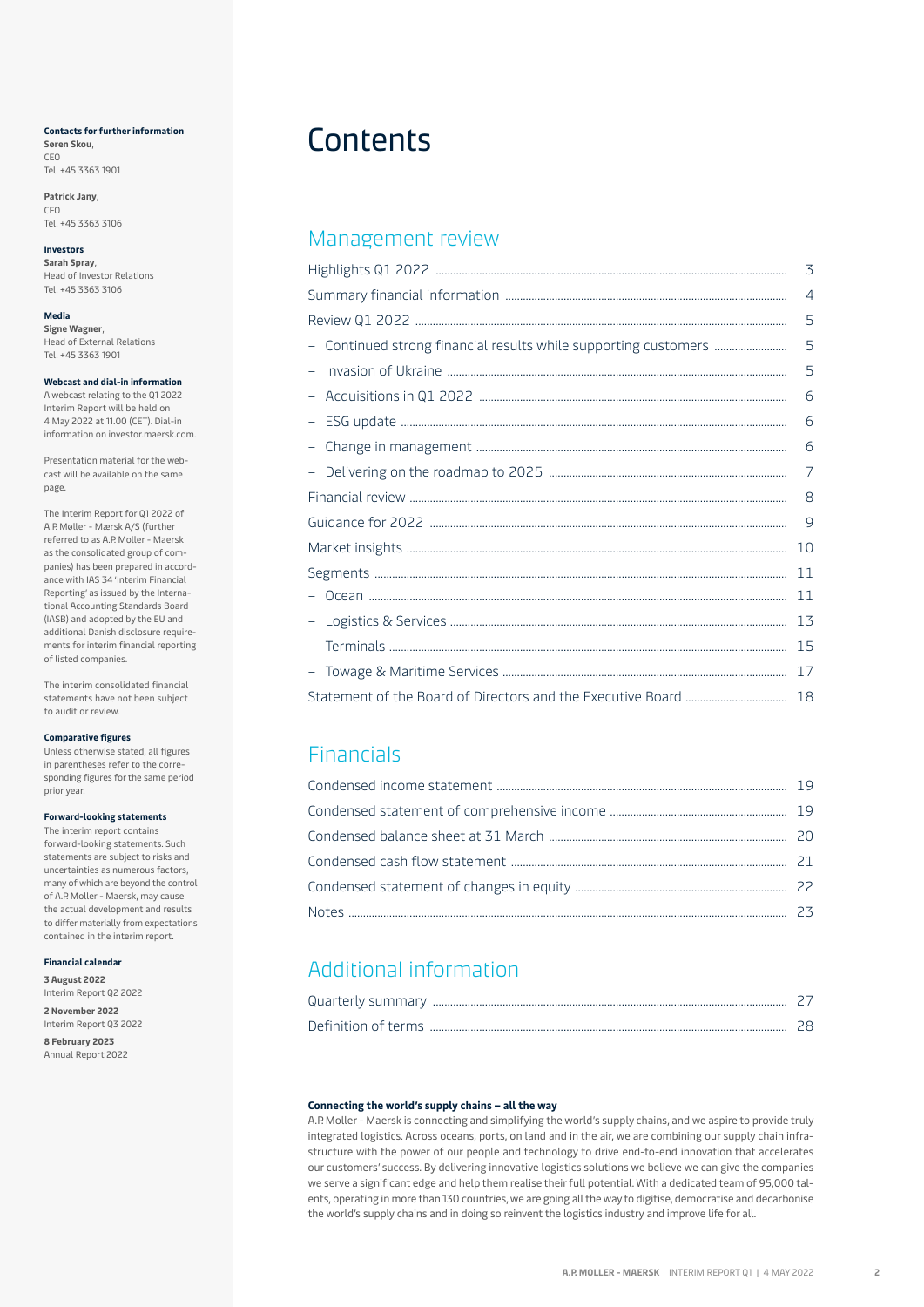# <span id="page-2-0"></span>Management review

A.P. Moller - Maersk continued to deliver remarkable results in Q1 2022 where revenue increased by 55% and both EBITDA and EBIT more than doubled compared to Q1 2021.

Focus remains on assisting the company's customers who are facing exceptional conditions with persisting bottlenecks. In addition, due to the Russian invasion of Ukraine, A.P. Moller - Maersk has decided to withdraw from doing business in Russia and consequently has recognised the corresponding value adjustment in Q1.

# Highlights Q1 2022

**Revenue** for Q1 increased by USD 6.9bn to USD 19.3bn (USD 12.4bn), mainly due to an increase in Ocean of USD 6.1bn, while revenue increased in Logistics & Services by 41% and by 24% in Terminals. **EBITDA** increased by USD 5.1bn to USD 9.1bn (USD 4.0bn) including an impact from the Russia/Ukraine situation of USD 91m. **EBIT** increased by USD 4.2bn to USD 7.3bn (USD 3.1bn) including an impact from the Russia/Ukraine situation of USD 718m.



 **EBIT** in Ocean increased by USD 4.4bn to USD 7.1bn (USD 2.7bn), mainly driven by increased freight rates, partially offset by higher costs related to bunker, handling and network. The impact from the Russia/Ukraine situation amounted to USD 162m.



**III**<sub>2</sub> In Logistics & Services, **EBIT** increased to USD 183m (USD 139m), or USD 236m without the impact of USD 53m from the Russia/Ukraine situation.

**THE** In Terminals, **EBIT** adjusted for the Russia/Ukraine impact reached record levels with earnings of USD 412m. Reported EBIT was negative USD 73m (positive USD 239m), due to an impairment of USD 485m related to the holding in Global Ports Investments, which is a result of the withdrawal of business in Russia.

**Free cash flow** increased to USD 6.0bn (USD 2.4bn), due to strong cash flow from operating activities of USD 8.2bn (USD 3.4bn), partly offset by CAPEX of USD 1.4bn (USD 329m) and higher capitalised lease instalments of USD 646m (USD 629m), mainly related to vessels.

A total distribution of cash to shareholders of USD 6.5m took place during Q1 2022 through dividends of USD 6.0m combined with share buy-backs of USD 478m excluding shares bought for the long-term incentive programme.

In February, the intended acquisition of Pilot Freight Services, a leading US-based first, middle and last mile as well as border crossing solutions provider, specialising in the big and bulky freight segment in North America for B2C and B2B distribution models, was announced. The acquisition was completed in early May.

A.P. Moller - Maersk has set a new ambitious decarbonisation target for the entire business to achieve net zero greenhouse gas emissions in 2040 – a decade ahead of its initial 2050 ambition. As an important step in the green fuel transition, strategic partnerships have been announced with the intent to source and establish large-scale green fuel production. A large investment in 410 electric trucks in North America is a significant step in building the end-to-end, landside decarbonisation.

As communicated on 26 April, guidance for 2022 has been revised upwards to an underlying EBITDA of around USD 30bn, an underlying EBIT of around USD 24bn and a free cash flow above USD 19bn.

# Highlights Q1 USD million

|                                            |         |        |               |       |       |       |       | ---          |
|--------------------------------------------|---------|--------|---------------|-------|-------|-------|-------|--------------|
|                                            | Revenue |        | <b>EBITDA</b> |       |       | EBIT  |       | <b>CAPEX</b> |
|                                            | 2022    | 2021   | 2022          | 2021  | 2022  | 2021  | 2022  | 2021         |
| Ocean                                      | 15,570  | 9,478  | 8,214         | 3,444 | 7,072 | 2,700 | 1,156 | 193          |
| Logistics & Services                       | 2,879   | 2,045  | 319           | 205   | 183   | 139   | 34    | 21           |
| Terminals                                  | 1,131   | 915    | 456           | 323   | $-73$ | 239   | 80    | 69           |
| Towage & Maritime Services                 | 555     | 523    | 79            | 89    | 69    | 41    | 81    | 49           |
| Unallocated activities, eliminations, etc. | $-843$  | $-522$ | 16            | $-22$ | 22    | $-22$ | 3     | $-3$         |
| A.P. Moller - Maersk consolidated          | 19,292  | 12,439 | 9,084         | 4,039 | 7,273 | 3,097 | 1,354 | 329          |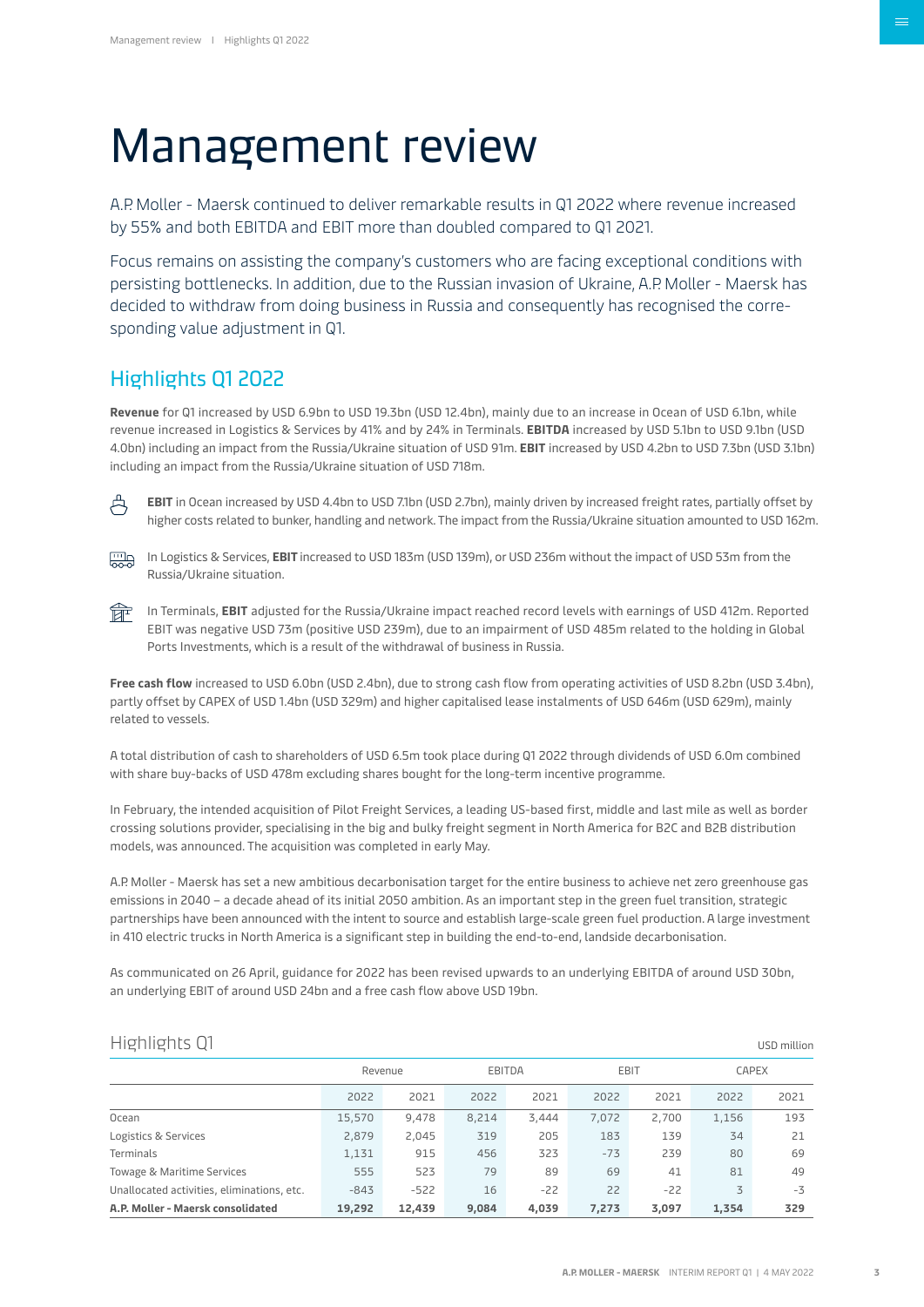# <span id="page-3-0"></span>Summary financial information

| Income statement                                                              | Q1<br>2022  | Q1<br>2021 | 12M<br>2021 |
|-------------------------------------------------------------------------------|-------------|------------|-------------|
| Revenue                                                                       | 19,292      | 12,439     | 61,787      |
| Profit before depreciation, amortisation and impairment losses, etc. (EBITDA) | 9,084       | 4,039      | 24,036      |
|                                                                               |             | 1,025      | 4,944       |
| Depreciation, amortisation and impairment losses, net                         | 1,507<br>27 | 7          | 96          |
| Gain on sale of non-current assets, etc., net                                 | $-331$      |            | 486         |
| Share of profit/loss in joint ventures and associated companies               |             | 76         |             |
| Profit before financial items (EBIT)                                          | 7,273       | 3,097      | 19,674      |
| Financial items, net<br>Profit before tax                                     | $-294$      | $-230$     | $-944$      |
|                                                                               | 6,979       | 2,867      | 18,730      |
| Tax                                                                           | 171         | 150        | 697         |
| Profit for the period                                                         | 6,808       | 2,717      | 18,033      |
| A.P. Møller - Mærsk A/S' share                                                | 6,776       | 2,697      | 17,942      |
| Underlying profit <sup>1</sup>                                                | 7,469       | 2,712      | 18,170      |
| <b>Balance sheet</b>                                                          |             |            |             |
| Total assets                                                                  | 73,031      | 56,734     | 72,271      |
| Total equity                                                                  | 44,940      | 31,905     | 45,588      |
| Invested capital                                                              | 45,167      | 39,829     | 44,043      |
| Net interest-bearing debt                                                     | $-689$      | 7,746      | $-1,530$    |
| <b>Cash flow statement</b>                                                    |             |            |             |
| Cash flow from operating activities                                           | 8,221       | 3,433      | 22,022      |
| Capital lease instalments - repayments of lease liabilities                   | 646         | 629        | 2,279       |
| Gross capital expenditure, excl. acquisitions and divestments (CAPEX)         | 1,354       | 329        | 2,976       |
| Cash flow from financing activities                                           | $-7,520$    | $-2,534$   | $-7,900$    |
| Free cash flow                                                                | 6,014       | 2,372      | 16,537      |
|                                                                               |             |            |             |
| <b>Financial ratios</b>                                                       |             |            |             |
| Revenue growth                                                                | 55.1%       | 30.0%      | 55.5%       |
| EBITDA margin                                                                 | 47.1%       | 32.5%      | 38.9%       |
| EBIT margin                                                                   | 37.7%       | 24.9%      | 31.8%       |
| Cash conversion                                                               | 90%         | 85%        | 92%         |
| Return on invested capital after tax (ROIC) (last twelve months)              | 53.6%       | 15.7%      | 45.3%       |
| Equity ratio                                                                  | 61.5%       | 56.2%      | 63.1%       |
| Underlying ROIC <sup>1</sup> (last twelve months)                             | 55.4%       | 15.9%      | 45.7%       |
| Underlying EBITDA <sup>1</sup>                                                | 9,186       | 4,039      | 24,036      |
| Underlying EBITDA margin <sup>1</sup>                                         | 47.6%       | 32.5%      | 38.9%       |
| Underlying EBIT <sup>1</sup>                                                  | 7,937       | 3,092      | 19,808      |
| Underlying EBIT margin <sup>1</sup>                                           | 41.1%       | 24.9%      | 32.1%       |
| <b>Stock market ratios</b>                                                    |             |            |             |
| Earnings per share, USD                                                       | 364         | 139        | 941         |
| Diluted earnings per share, USD                                               | 363         | 139        | 938         |
| Cash flow from operating activities per share, USD                            | 442         | 178        | 1,155       |
| Share price (B share), end of period, DKK                                     | 20,370      | 14,735     | 23,450      |
| Share price (B share), end of period, USD                                     | 3,040       | 2,324      | 3,576       |
| Total market capitalisation, end of period, USD                               | 55,662      | 43,243     | 64,259      |

1 The figure stated for the period covers underlying profit and underlying financial ratios, adjusted for the net gains/losses from the sale of non-current assets etc. and net impairment losses as well as transaction, restructuring and integration costs related to major transactions. The adjustments are net of tax and include A.P. Moller - Maersk's share of mentioned items in joint ventures and associated companies.

 $\equiv$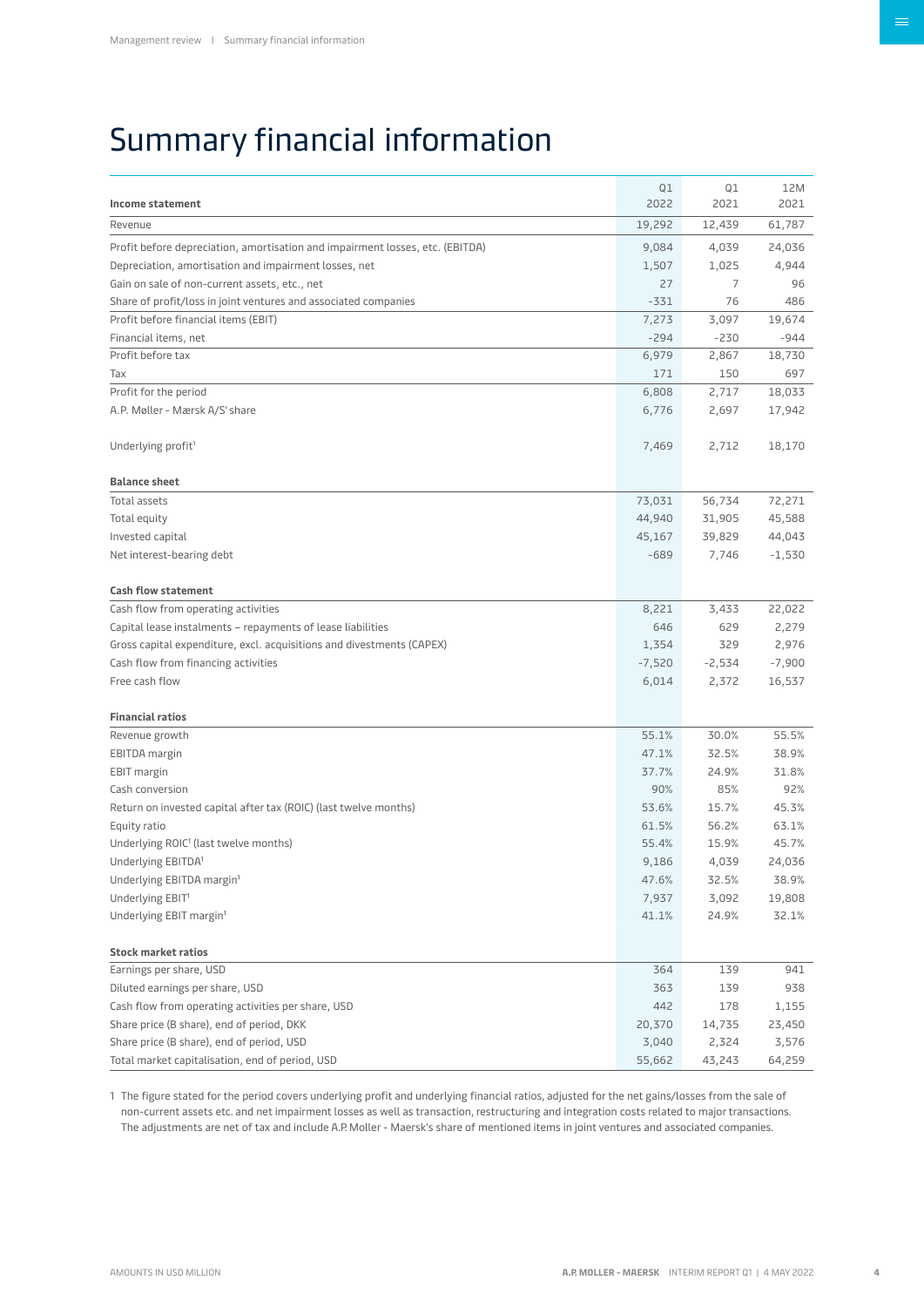# <span id="page-4-0"></span>Review Q1 2022

# Continued strong financial results while supporting customers

A.P. Moller - Maersk's strong financial results continued in Q1 2022, with higher profits compared to Q1 2021 and record operational results in all segments, Ocean, Logistics & Services and Terminals.

The profit was driven by increases across all segments and in particular in Ocean through higher freight rates driven by strong contract rates. Record profitability in Logistics & Services came primarily from significant volume growth, but also margin improvements, enabled both through acquisitions as well as increased volume share of existing customers, new customer wins, and customer synergies between Logistics & Services and Ocean. The increase in Terminals was mainly driven by continued higher volume and storage income in North America.

A.P. Moller - Maersk continued to focus on supporting customers' supply chains by alleviating the persisting bottlenecks, through investing in additional equipment and increasing the capacity allocated to contracted volumes. The turmoil and uncertainty caused by the Russian invasion of Ukraine further added to the bottlenecks.

The financial impact of the Russia/Ukraine situation on EBIT is USD 718m for Q1 2022.

# Russia/Ukraine impact vsp million

| <b>Underlying EBIT</b>     |                         |                              | 7,937            |
|----------------------------|-------------------------|------------------------------|------------------|
| Other adjustments          |                         |                              | -54              |
| Total                      | 7,273                   | 718                          | 7,991            |
| Other                      | 22                      | $\Omega$                     | 22               |
| Towage & Maritime Services | 69                      | 18                           | 87               |
| Terminals                  | $-73$                   | 485                          | 412              |
| Logistics & Services       | 183                     | 53                           | 236              |
| Ocean                      | 7,072                   | 162                          | 7,234            |
|                            | <b>EBIT</b><br>reported | Russia/<br>Ukraine<br>impact | EBIT<br>adjusted |

# Invasion of Ukraine

On 24 February, Russia launched its invasion of Ukraine which has been met with sanctions from governments around the world. Because of the invasion, A.P. Moller - Maersk decided to withdraw completely from doing business in Russia. This includes services in and out of Russia as well as having assets in the country, which implies significant value adjustments and provisions in most segments as disclosed in the table above.

In Ocean, A.P. Moller - Maersk has since the invasion executed bookings already accepted, while A.P. Moller - Maersk has stopped all new bookings to and from Russia and Belarus. On 2 May, A.P. Moller - Maersk completed its last cargo operation in a Russian port.

In Terminals, A.P. Moller - Maersk owns a minority stake of 30.75% of Global Ports Investments (GPI) which operates six terminals in Russia and two in Finland. A.P. Moller - Maersk informed its joint venture partners and GPI on 11 March, that A.P. Moller - Maersk wishes to divest its shares and has initiated this process.

In Logistics & Services, A.P. Moller - Maersk will exit its two warehouses in Russia, a cold storage facility in St. Petersburg and an inland terminal in Novorossiysk. Operations in those warehouses continue until a solution is found. Additionally, all services to and from Russia and Belarus have been suspended.

Svitzer has a single operation in Russia providing towage services in Sakhalin. Svitzer has taken steps to divest its operations including four tugs. Once the divestment is completed, Svitzer will exit the operation in Sakhalin.

These steps ultimately result in a complete exit from Russia. As a part of the exit process, A.P. Moller - Maersk is working hard to ensure the withdrawal of business activities is done responsibly, including limiting the period of uncertainty among the employees in Russia and finding solutions together with each individual.

# **Humanitarian crisis in Europe**

The invasion of Ukraine has caused a major humanitarian crisis in Europe, with over 12 million people in need of humanitarian assistance according to the United Nations Office for the Coordination of Humanitarian Affairs (OCHA). As a member of the UN-led Logistics Emergency Team (LET), A.P. Moller - Maersk is working with and through UN partners and other global humanitarian organisations to establish a stable flow of relief supplies into Ukraine, with a team of 40 specialists devoted to the relief logistics efforts.

Among the impacted Ukrainians are close to 600 employees at A.P. Moller - Maersk, most of them seafarers. A.P. Moller - Maersk offers on-ground support to the Ukrainian based employees and their families who have asked for the company's assistance, including those who wish to be relocated. As a part of this operation, A.P. Moller - Maersk has also set up aid hubs outside Ukraine to ease the relocation under these difficult circumstances.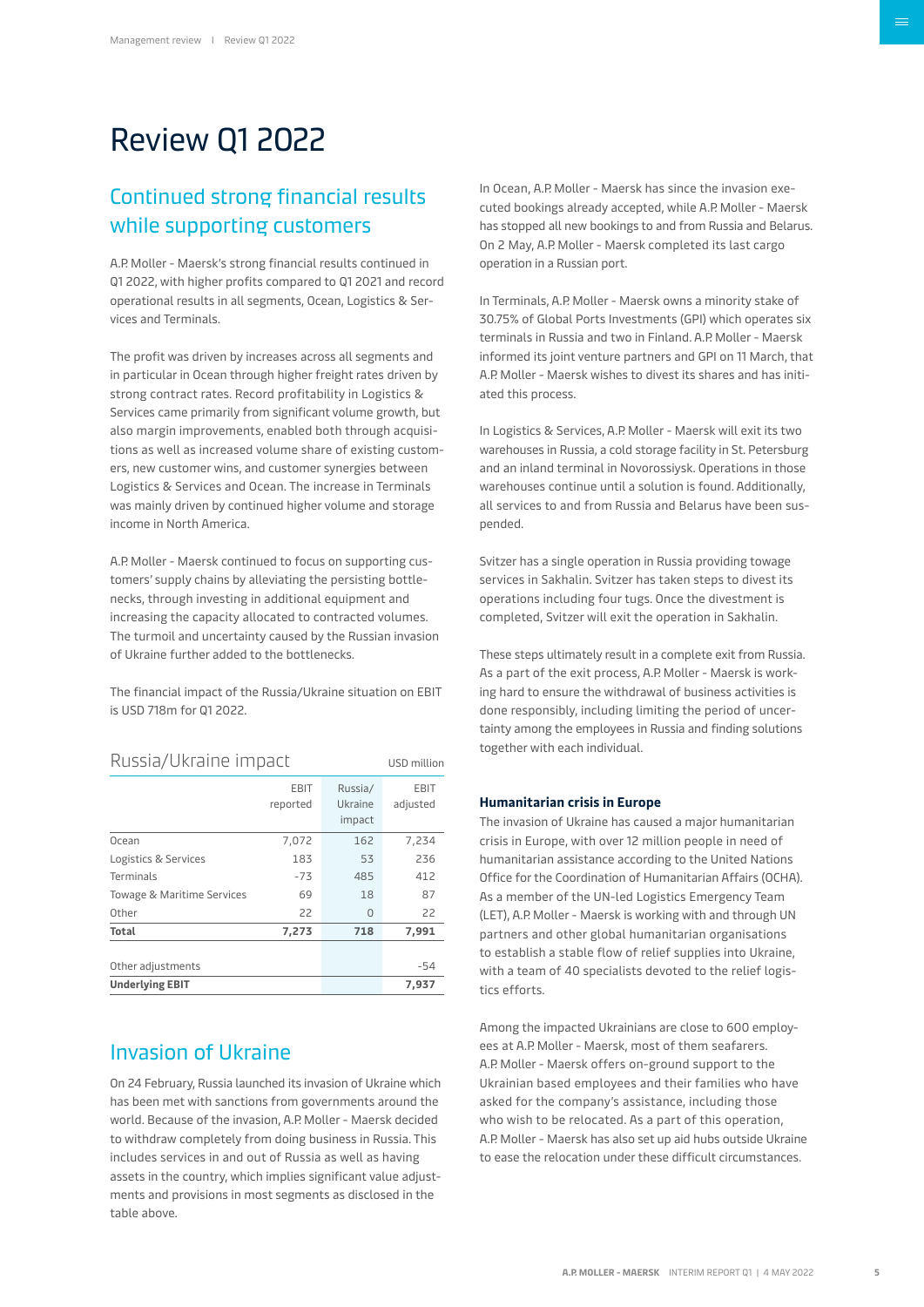# <span id="page-5-0"></span>Acquisitions in Q1 2022

In February, A.P. Moller - Maersk announced the intended acquisition of Pilot Freight Services (Pilot), a leading U.S. based first, middle and last mile as well as border crossing solutions provider, specialising in the big and bulky freight segment in North America for B2C and B2B distribution models. The acquisition was completed in early May. Pilot will be rebranded to Pilot – A Maersk Company.

Pilot will extend A.P. Moller - Maersk's integrated e logistics offering deeper into customers' supply chains. This complements earlier acquisitions to provide integrated logistics solutions in North America, especially with Performance Team (B2B warehousing and distribution) and Visible SCM (e-commerce warehousing and parcel distribution). Pilot will be adding even more expertise and supply chain capacity to customers facing capacity constraints and multiple handoffs with providers in the B2C and B2B space, and build a stronger, more integrated supply chain with better visibility and better outcomes for consumers.

Pilot was established in 1970 and is headquartered in Glen Mills, Pennsylvania USA, with 87 locations in North America, and offices in Spain and the Netherlands with more than 2,600 full-time employees and a flexible pool of employees to support seasonal volume increases.

# **Status on other announced intended acquisitions and partnerships**

For LF Logistics, the intended acquisition was announced in December 2021 and is expected to close in Q3 2022. For Grindrod Intermodal Group, a proposed joint venture was announced in November 2021 and is expected to close in Q3 2022. Senator International was announced in November 2021 and is expected to close in Q2 2022. The acquisitions and partnerships are all subject to regulatory approvals.

# ESG update

# **Acting on the roadmap to net zero in 2040**

To accelerate the transition to climate-neutral shipping, A.P. Moller - Maersk has set a new ambitious target for the entire business to achieve net zero greenhouse gas emissions in 2040 – a decade ahead of its initial 2050 ambition. The new targets are expected to align the company with the net zero criteria of the Science Based Targets initiative (SBTi) pathway to limit global warming to 1.5°C. The targets go beyond previous efforts to reduce emissions related to Ocean fleet as they cover all direct and indirect emissions across the entire A.P. Moller - Maersk business.

# **Building strategic partnerships in Ocean to provide green solutions for customers**

As an important step in the transition towards decarbonisation, A.P. Moller - Maersk has announced strategic partnerships with six leading companies across the globe with the intent to source at least 730,000 tonnes/year of green methanol by 2025. Further, A.P. Moller - Maersk have signed a partnership agreement with the Egyptian authorities to explore the establishment of large-scale green fuel production in Egypt to further accelerate the supply of green fuels and the global transformation to net-zero shipping. Meanwhile, growth in volumes on the low-carbon shipping product Maersk ECO Delivery has continued in Q1 because of strong customer demand.

# **Expanding A.P. Moller - Maersk's decarbonisation ambition to cover all services across transport modes**

A.P. Moller - Maersk has placed orders to add 410 electric trucks to support the North American short-haul warehousing, distribution, and transportation business. These orders are an important step in building the end-to-end, landside decarbonisation while also addressing customers' inland transportation pain points.

# Change in management

On 4 April 2022, it was announced, that Morten Engelstoft, current APM Terminals Chief Executive Officer, has decided to retire and leave the company at the end of June 2022. Morten Engelstoft will be succeeded in the CEO role by current COO Keith Svendsen, with Henriette Hallberg Thygesen appointed as the company's new Chairperson. The change in leadership will take effect from 1 July 2022.

The Executive Leadership Team of A.P. Moller - Maersk will hereafter consist of: Søren Skou, CEO / Patrick Jany, CFO / Vincent Clerc, CEO of Ocean & Logistics / Henriette Hallberg Thygesen, CEO of Fleet & Strategic Brands / Navneet Kapoor, CTIO / Caroline Pontoppidan, General Counsel & Head of Corporate Affairs and Susana Elvira, Chief People Officer.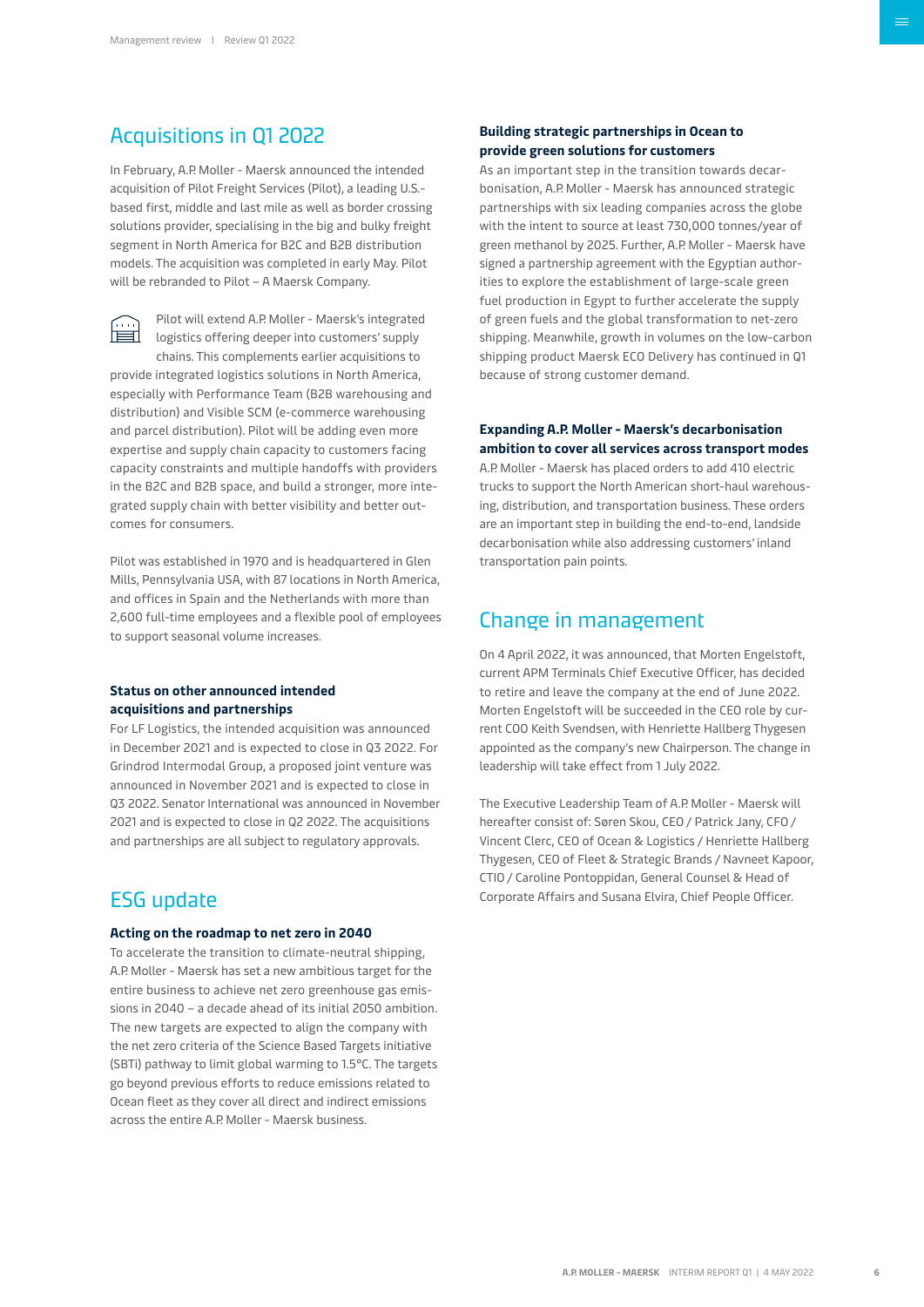# <span id="page-6-0"></span>Delivering on the roadmap to 2025

The roadmap to 2025 initiated in 2021 is providing specific targets for the transformation towards becoming the integrator of container logistics.

The return on invested capital (ROIC) (LTM) was 53.6%, well above the target of above 7.5% every year, and above 12% for the period 2021-2025, driven by the increase in profit.

A.P. Moller - Maersk will prioritise the capital allocation to investments in the business, including acquisitions in Logistics & Services, repaying debt, paying ordinary dividends based on a pay-out ratio of 30-50% of underlying net profit and distributing excess cash to shareholders through share buy-backs and special dividends in that order. The dividend payment for 2021 represents an ordinary dividend yield of 10.7% and 40% of the net underlying profit.

A.P. Moller - Maersk has a total commitment of USD 10bn (around DKK 64bn) in two share buy-back programmes of each USD 5bn (around DKK 32bn) with the first initiated in November 2021.



Ocean delivered an EBIT margin of 41.1% over the last twelve months, well above the target of 6% under normalised conditions. Total fleet capacity is within the range of 4.1-4.3m TEU.



क्रि

For Logistics & Services, organic growth of 35% over the last twelve months was above the target of 10%, and 58% of the organic growth related to top 200 customers was also above the target of 50%. Finally, the EBIT margin of 6.3% was above the target of above 6%, making Logistics & Services the strategic growth driver for the company. In addition to rapid organic growth, the expectation is to continue to make acquisitions, mainly of new capabilities and growth platforms, to expand the logistics business.

Finally, due to the impact from Russia, the return on invested capital (ROIC) (LTM) of 7.1% for gateway terminals in Q1 was lower than the expectation of above 9% towards 2025. Excluding the impact from Russia, ROIC (LTM) was 12.5%.

# Roadmap to 2025

| Targets                                                           | <b>LTM</b> |
|-------------------------------------------------------------------|------------|
| Consolidated                                                      |            |
| Return on invested capital (ROIC):                                |            |
| > 7.5%<br>Every year                                              |            |
| Average 2021-2025<br>>12.0%                                       | 53.6%      |
| - CAPEX and leases at depreciation level                          |            |
| - Stable invested capital over the period                         |            |
| Dividend policy of underlying net profit<br>30-50%                |            |
| Share buy-back over 2022-2023, USDm (of which completed)<br>5,000 | 1,047      |
| Share buy-back over 2024-2025, USDm<br>5,000                      |            |
| Ocean                                                             |            |
| >6%<br>EBIT margin - under normalised conditions                  | 41.1%      |
| Execute with the existing fleet size, TEUm<br>$4.1 - 4.3$         | 4.2        |
| <b>Logistics &amp; Services</b>                                   |            |
| Organic revenue growth per year<br>>10%                           | 35%        |
| Of which from top 200 customers<br>50%                            | 58%        |
| $>6\%$<br>EBIT margin                                             | 6.3%       |
| <b>Terminals</b>                                                  |            |
| Return on invested capital (ROIC)<br>> 9%                         | 7.1%       |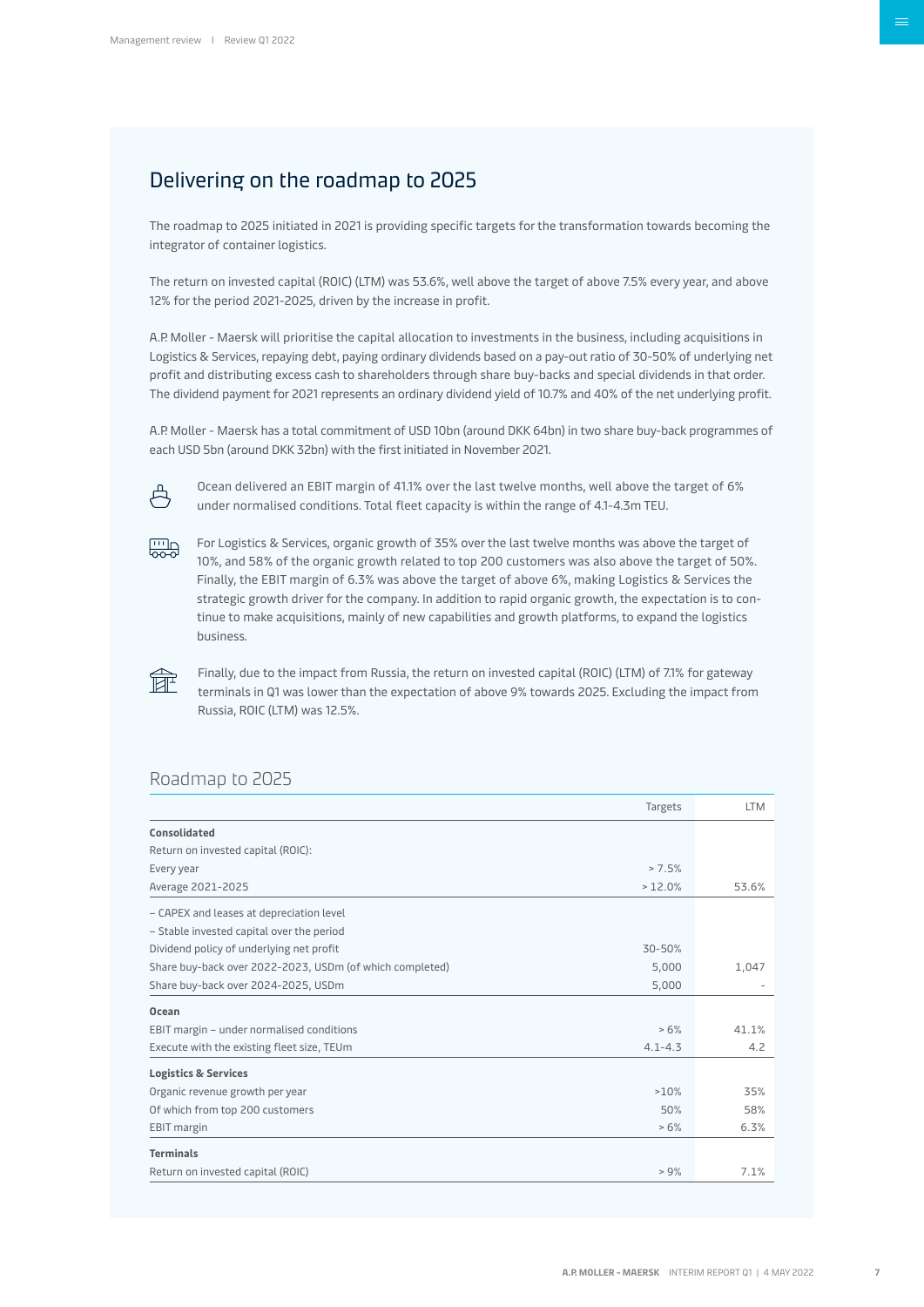# <span id="page-7-0"></span>Financial review

**Revenue** increased by USD 6.9bn to USD 19.3bn (USD 12.4bn), with increases in Ocean by USD 6.1bn, in Logistics & Services by USD 834m, and in Terminals by USD 216m.

**EBITDA** increased to USD 9.1bn (USD 4.0bn), primarily coming from Ocean with an EBITDA of USD 8.2bn (USD 3.4bn), driven by an increase in revenue due to higher freight rates, partly offset by higher costs related to bunker, handling and network. In Logistics & Services, EBITDA increased by USD 114m to USD 319m (USD 205m) due to the higher revenue, and in gateway terminals, EBITDA increased by USD 133m to USD 456m (USD 323m) because of the increase in volume, higher storage income and increasing tariffs. The impact from the Russia/Ukraine situation is negative USD 91m.

**EBIT** increased to USD 7.3bn (USD 3.1bn) with a further negative impact from the Russia/Ukraine situation of USD 627m. The total impact from Russia/Ukraine was therefore USD 718m.

**Financial items, net,** amounted to USD 294m (USD 230m), as decreased interest on debt was more than offset by higher interest on leases, foreign exchange rate adjustments and derivative losses on hedging of dividends.

**Tax** increased to USD 171m (USD 150m), primarily due to the improved financial performance.

**The underlying profit** was USD 7.5bn (USD 2.7bn).

**Cash flow from operating activities** was USD 8.2bn (USD 3.4bn), driven by EBITDA of USD 9.1bn, partly offset by an increase in net working capital of USD 610m, mainly driven by higher receivables due to higher revenue, translating into a cash conversion of 90% (85%).

**Gross capital expenditure (CAPEX)** of USD 1.4bn (USD 329m), was driven by higher investments across all segments, but mainly Ocean.

**Free cash flow** of USD 6.0bn (USD 2.4bn) was positively impacted by higher cash flow from operating activities, slightly offset by increased lease and financial payments, and higher capital expenditures.

**Contractual capital commitments** totalled USD 3.7bn (USD 3.3bn at year-end 2021), of which USD 1.1bn is related to commitments towards terminal concession grantors and USD 2.1bn are for green methanol-enabled vessels in Ocean.

# **Capital structure and credit rating**

Net interest-bearing debt decreased to a net cash position of USD 689m (a net cash position of USD 1.5bn at year-end 2021), as free cash flow of USD 6.0bn was used for share buy-backs of USD 631m, dividends of USD 6.0bn and a net increase in lease liabilities of USD 325m. Excluding lease liabilities, the Group had a net cash position of USD 11.6bn (USD 12.1bn at year-end 2021).

A.P. Moller - Maersk remains investment grade-rated and holds a Baa2 (stable outlook) rating from Moody's and a BBB+ (stable) rating from Standard & Poor's.

Total equity decreased to USD 44.9bn (USD 45.6bn on 31 December 2021) due to declared dividend payments of USD 6.9bn and share repurchase of USD 631m offset by a net profit of USD 6.8bn, resulting in an equity ratio of 61.5% (63.1% at year-end 2021).

The liquidity reserve decreased to USD 20.5bn (USD 21.5bn at year-end 2021) and was composed of liquid funds and term deposits of USD 14.5bn excluding restricted cash (USD 15.5bn at year-end 2020), and undrawn revolving credit facilities of USD 6.0bn (USD 6.0bn at year-end 2021).

The ordinary dividend of DKK 2,500 per A.P. Møller - Mærsk A/S share of nominally DKK 1,000 (USD 6.9bn) declared at the Annual General Meeting on 15 March 2022, was paid on 18 March 2022.

## **Share buy-back**

In addition to the share buy-back programme of USD 5bn (around DKK 32bn) that was initiated in November 2021, an additional share buy-back programme of USD 5bn (around DKK 32bn), resulting in a total commitment of USD 10bn (around DKK 64bn), was approved at the Annual General Meeting in March 2022.

During Q1, A.P. Moller - Maersk bought back 28,325 A shares and 114,288 B shares, worth DKK 3.2bn (around USD 478m) excluding shares bought for the long-term incentive programme. On 31 March 2022, A.P. Moller - Maersk owns a total of 148,819 A shares and 707,233 B shares as treasury shares, corresponding to 4.42% of the share capital.

At the Annual General Meeting 15 March 2022, the Board of Directors decided to cancel the outstanding treasury shares at 4 February 2022 of 133,779 A shares and 535,076 B shares, pending approval from the Danish business authority, expected in Q2 2022.

The Board of Directors can decide to acquire own shares up to a maximum of 15% of the share capital.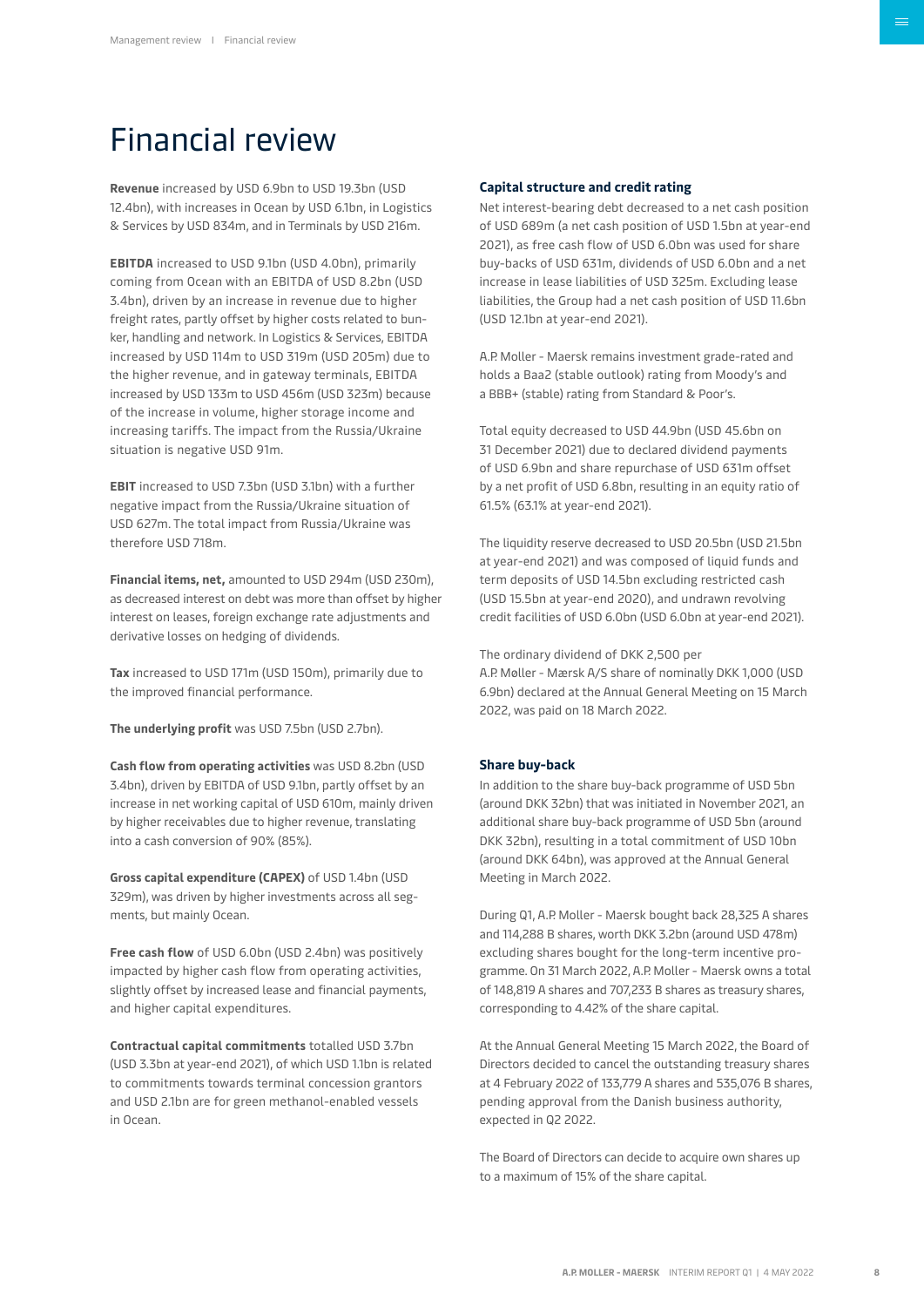# <span id="page-8-0"></span>Guidance for 2022

Given the strong results in Q1 2022, and with the expectation of a continuation of the exceptional market situation in Q2, combined with higher rates, the full-year guidance has been revised to an underlying EBITDA of around USD 30bn (previously around USD 24bn), an underlying EBIT of around USD 24bn (previously around USD 19bn) and a free cash flow (FCF) above USD 19bn (previously above USD 15bn). Guidance is still based on an assumption of normalisation in Ocean taking place early in H2 2022.

Based on volume developments in Q1, A.P. Moller - Maersk has revised downwards the outlook for the growth of global container demand to between -1% and +1% (previously 2-4%) in 2022, however still subject to high uncertainties

related to the current congestion, network disruptions and demand patterns.

CAPEX guidance for 2022-2023 remains unchanged at USD 9.0-10.0bn, driven by intensified growth in Logistics & Services and ESG investments. Further, CAPEX guidance for 2021-2022 of around USD 7.0bn is maintained.

**Underlying EBITDA** is earnings before interest, taxes, depreciation and amortisation adjusted for restructuring and integration costs.

**Underlying EBIT** is operating profit before interest and taxes adjusted for restructuring and integration costs, net gains/losses from sale of non-current – assets and net impairment losses.

# Sensitivity guidance

Financial performance for A.P. Moller - Maersk for 2022 depends on several factors and is subject to uncertainties related to the situation in Russia and Ukraine, COVID-19, bunker fuel prices and freight rates, given the uncertain macroeconomic conditions.

All else being equal, the sensitivities for 2022 for four key assumptions are listed in the table below:

| <b>Factors</b>                              | Change                   | Effect on EBIT<br>(midpoint of guidance)<br>Rest of year |
|---------------------------------------------|--------------------------|----------------------------------------------------------|
| Container freight rate                      | +/- 100 USD/FFE          | +/- USD 1.0bn                                            |
| Container freight volume                    | $+/- 100.000$ FFE        | +/- USD 0.2bn                                            |
| Bunker price (net of expected BAF coverage) | +/- 100 USD/tonne        | $+/-$ USD 0.5bn                                          |
| Foreign exchange rate (net of hedges)       | $+/- 10\%$ change in USD | $+/-$ USD 0.1bn                                          |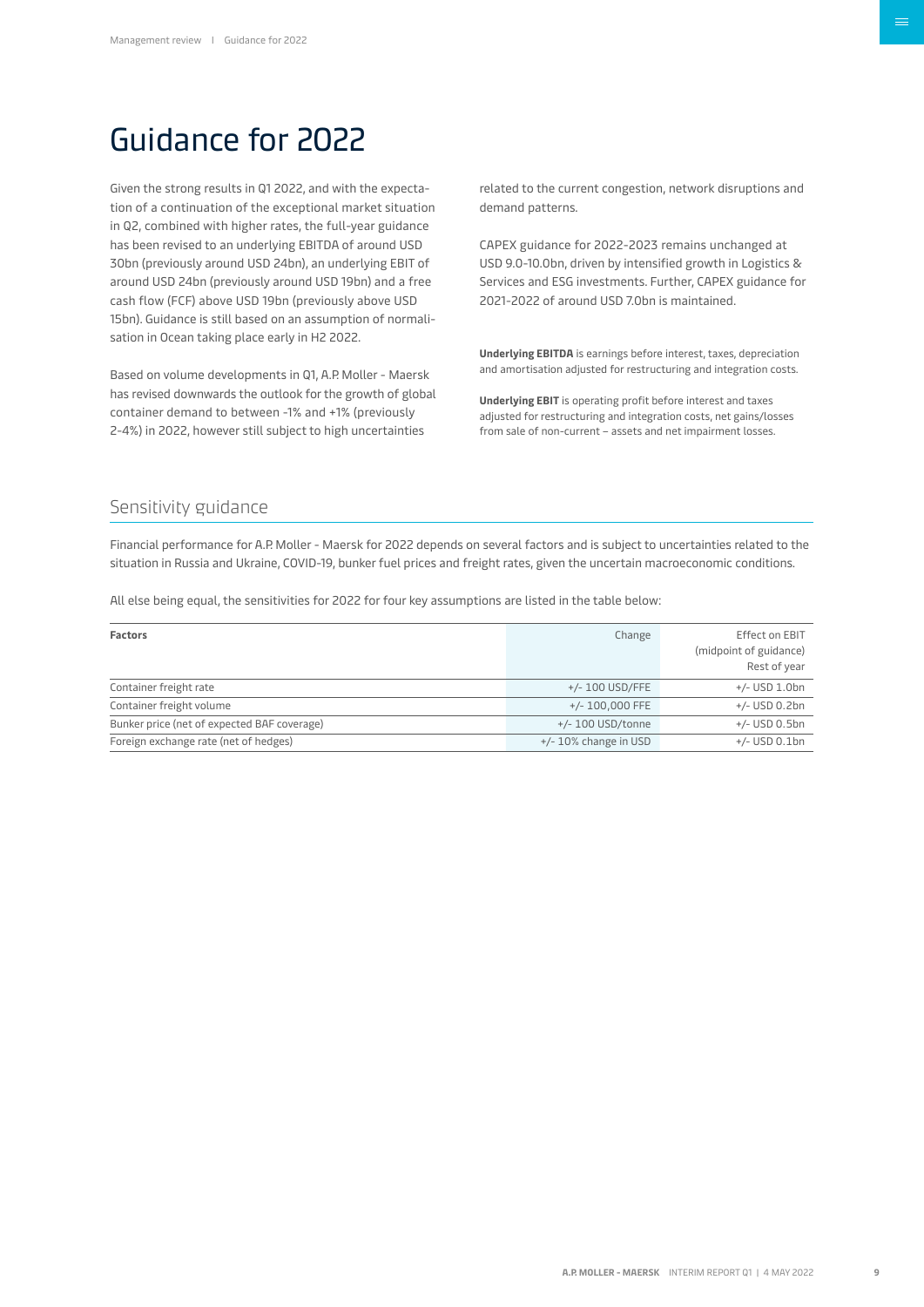# <span id="page-9-0"></span>Market insights

Logistics services demand moderated across global supply chains in Q1 2022. The Russian invasion of Ukraine came at a time, where most economic data suggested that the global economy was set to accelerate on the back of a rebound in service sector activity as the Omicron wave of COVID-19 faded in large parts of the World (China a notable exception).

The invasion and the ensuing sanctions on Russia are clearly having a very significant negative impact on Ukraine and Russia. The invasion has also added to inflationary pressures elsewhere via higher energy and commodity prices. At this stage, not much data is available for the post-invasion period. Survey data suggests that outside Russia, Ukraine, and China activity held up reasonably well in March, but at the same time forward-looking components suggest that the shock will feed through to activity in the coming months. Europe as well as many emerging and developing economies are at this stage among the most exposed to the fallout from the invasion. Key to the outlook for trade is how consumers and businesses react to the elevated uncertainty, higher prices, and tighter financial conditions, and in the case of China to the fall out of zero-COVID-19 policy.

Global container demand declined by 1.2% in Q1, down from 7.7% growth in 2021, while global port throughput increased by 3.1% (Drewry) and global air cargo volumes (CTK) rose by 2.9%. Trade flow levels flattened at high levels in the USA, where consumption of technology and retail goods had been supported during the COVID-19 pandemic. North American container imports from the Far East rose only 0.5% in Q1. European consumer confidence remained high in the beginning of 2022 (before dropping sharply in March following the Russian invasion of Ukraine) and unmet demand from capacity shortages in 2021 further supported import volumes. Consequently, European container imports from the Far East increased by 1.4% in Q1.

The supply-side of the logistics industry continued to be disrupted by the COVID-19 pandemic and capacity shortages. Container availability and air capacity remained tight, while wait times for vessels outside of ports remained lengthy given the bottlenecks in landside transportation and warehousing. According to Clarkson's, port congestions eased slightly from their peaks in the USA in Q1, while they increased further in Europe and China. This continued to result in shortages and challenged supply chain management services and kept rates elevated. The invasion of Ukraine likely added further to strains in supply chain networks.

The air freight industry remained capacity constrained during Q1, although capacity in the commercial air industry was 8.9% higher than a year earlier (February 2022 vs February 2021), it was still 5.6% below the February 2019 level. At the end of Q1, the nominal global container fleet stood at 25.2m TEU, an increase of 4.2% compared to Q1 2021. The idle fleet remained low in Q1 2022 (0.8% at the end of the quarter) as the industry battled landside disruptions and bottlenecks in ports. Nevertheless, lost sailings and vessel delays led by the congestions and an ongoing compositional shift in deployment from shorter intra-regional trades to longer East-West trades continued to weigh on effective supply growth in Q1 2022. In sum, effective supply fell in Q1 compared to Q4 2021, but as headhaul demand declined even more, the demand-supply balance deteriorated relative to Q4 2021. However, compared to Q1 2021 the demand-supply balance was still tighter.

Freight and charter rates remained elevated in the container industry, reflecting congestions, although a gradual decline was recorded for spot/short-term contracts during Q1 relative to Q4 2021, in line with the deterioration of supply-demand. The order book reached 26% of the global fleet in Q1, compared to 23% of the fleet at the end of Q4 2021 on back of continued high activity in new ordering. Freight rates out of China, as measured by the China Composite Freight Index (CCFI), increased by 78% in Q1 compared to the Q1 2021.

The continued congestions and dislocation of supply and demand fundamentals in the logistics industries increases the uncertainty surrounding the rates outlook. On the demand side, a reduced impact from the COVID-19 pandemic should support the Global economy, but the composition of spending is likely to rebalance towards services, and sharply rising prices for some goods may lead consumers to adjust their spending plans. The Russian invasion of Ukraine has weakened the global demand outlook and significantly added to uncertainty. Global container demand is projected to stay flat at -1% to +1% in 2022, while air and land side logistics demand is expected to remain more robust through 2022. On the supply side, supplier delivery times remain lengthy, and there is little visibility into when capacity constraints (including landside bottlenecks in trucking and warehousing), which have been the key driver of the increase in short-term freight rates, will abate. Moreover, the Russian invasion of Ukraine also adds to supply uncertainty due to sanctions and supplier network restrictions.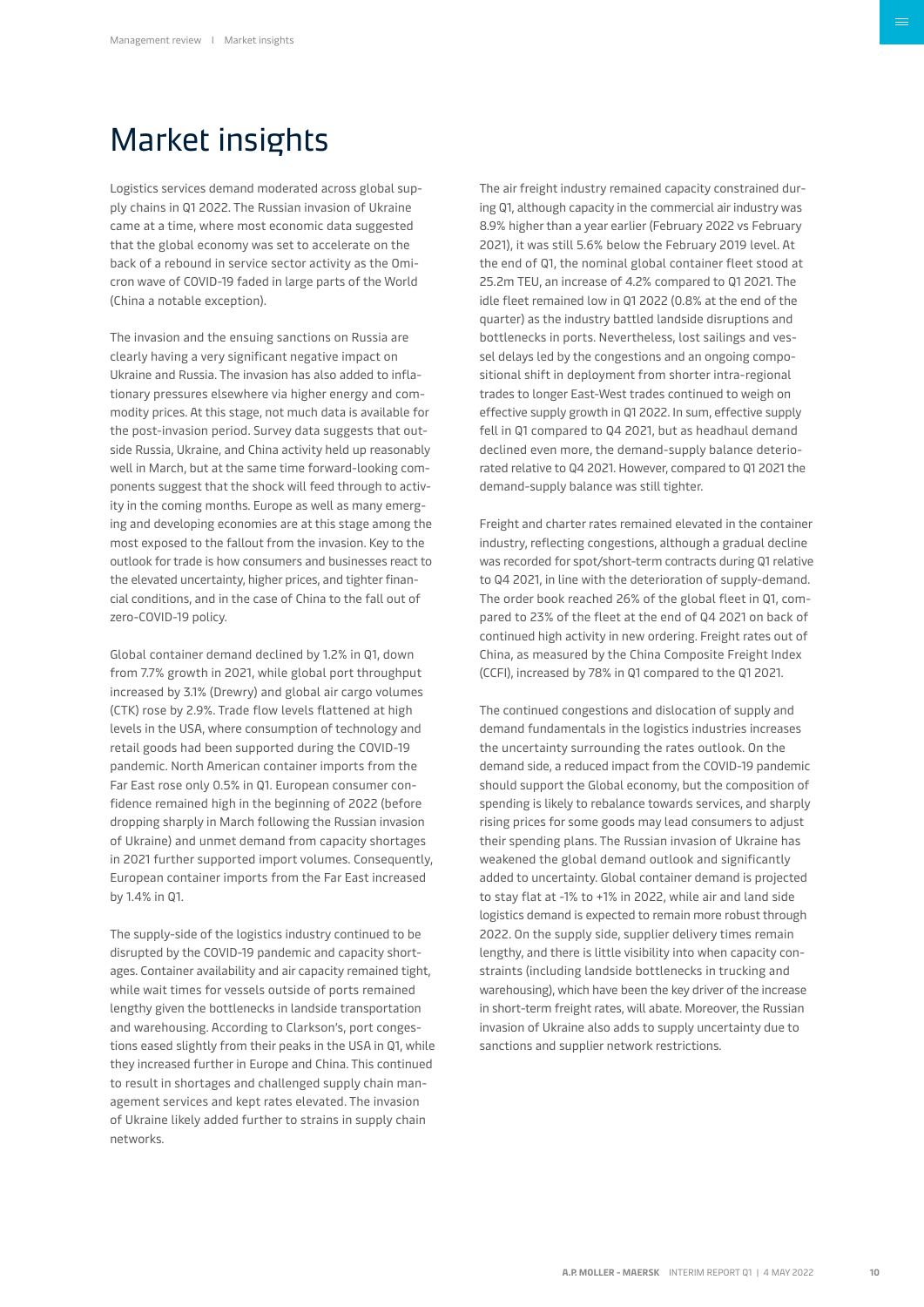# <span id="page-10-0"></span>Segments

# **Ocean**

Profitability for Q1 increased substantially compared to same quarter last year, driven by increase in revenue through higher freight rates. Ocean continues to assist its contracting customers in facing exceptional conditions with persisting bottlenecks, which was further deteriorated by the turmoil and uncertainty caused by the Russian invasion of Ukraine. As a result, loaded volumes decreased by 6.7%, primarily driven by lower back-haul volumes in Europe and in North America.

The average loaded freight rates increased by 71%, driven by both contracts and shipment rates on routes from Asia to Europe and to North America. Unit cost at fixed bunker increased by 23%, driven by higher network and container handling costs as well as lower volumes. Utilisation on offered capacity remained strong at 92.1% and while schedule reliability in Q1 was best in industry, challenges remain due to ongoing congestions in the United States

on both the West- and East Coast, while congestions in Europe eased during the quarter. Further challenges arise from the ongoing COVID-19 lockdowns in China, and while the impact in Q1 is limited, it may worsen the congestion environment in coming quarters as the situation develops.

 $\circledcirc$ 

A.P. Moller - Maersk continued to focus on supporting customers' supply chains by alleviating bottlenecks through investing in additional equipment and increasing the capacity allocated to contracted volumes.

凸

Digitalisation of the product offering continues with increased traction for Maersk Spot and Maersk Twill. Maersk Spot has reached a 63% (36%) conversion across all brands, and Maersk Twill has delivered over 82k FFE (48k FFE) in Q1.

| Ocean highlights                                                              |            |            | USD million |
|-------------------------------------------------------------------------------|------------|------------|-------------|
|                                                                               | Q1<br>2022 | Q1<br>2021 | 12M<br>2021 |
| Freight revenue                                                               | 13,560     | 8,202      | 42,374      |
| Other revenue, including hubs                                                 | 2,010      | 1,276      | 5,858       |
| Revenue                                                                       | 15,570     | 9,478      | 48,232      |
| Container handling costs                                                      | 2,544      | 2,362      | 9,775       |
| <b>Bunker costs</b>                                                           | 1,650      | 1,093      | 5,369       |
| Network costs, excluding bunker costs                                         | 1,961      | 1,646      | 7,189       |
| Selling, General & Administration (SG&A)                                      | 677        | 654        | 2,795       |
| Cost of goods sold and other operational costs                                | 432        | 253        | 1,629       |
| <b>Total operating costs</b>                                                  | 7,264      | 6,008      | 26,757      |
| Other income/costs, net                                                       | $-92$      | $-26$      | -43         |
| Profit before depreciation, amortisation and impairment losses, etc. (EBITDA) | 8,214      | 3,444      | 21,432      |
| EBITDA margin                                                                 | 52.8%      | 36.3%      | 44.4%       |
| <b>Profit before financial items (EBIT)</b>                                   | 7,072      | 2,700      | 17,963      |
| EBIT margin                                                                   | 45.4%      | 28.5%      | 37.2%       |
| Invested capital                                                              | 31,805     | 27,026     | 30,529      |
| Gross capital expenditure, excl. acquisitions and divestments (CAPEX)         | 1,156      | 193        | 2,003       |
| Operational and financial metrics                                             |            |            |             |
| Loaded volumes (FFE in '000)                                                  | 3,006      | 3,222      | 13,089      |
| Loaded freight rate (USD per FFE)                                             | 4,553      | 2,662      | 3,318       |
| Unit cost, fixed bunker (USD per FFE incl. VSA income)                        | 2,438      | 1,988      | 2,102       |
| Bunker price, average (USD per tonne)                                         | 611        | 398        | 484         |
| Bunker consumption (tonne in '000)                                            | 2,699      | 2,744      | 11,090      |
| Average fleet capacity (TEU in '000)                                          | 4,290      | 4,104      | 4,171       |
| Fleet owned (end of period)                                                   | 318        | 305        | 311         |
| Fleet chartered (end of period)                                               | 423        | 400        | 427         |
|                                                                               |            |            |             |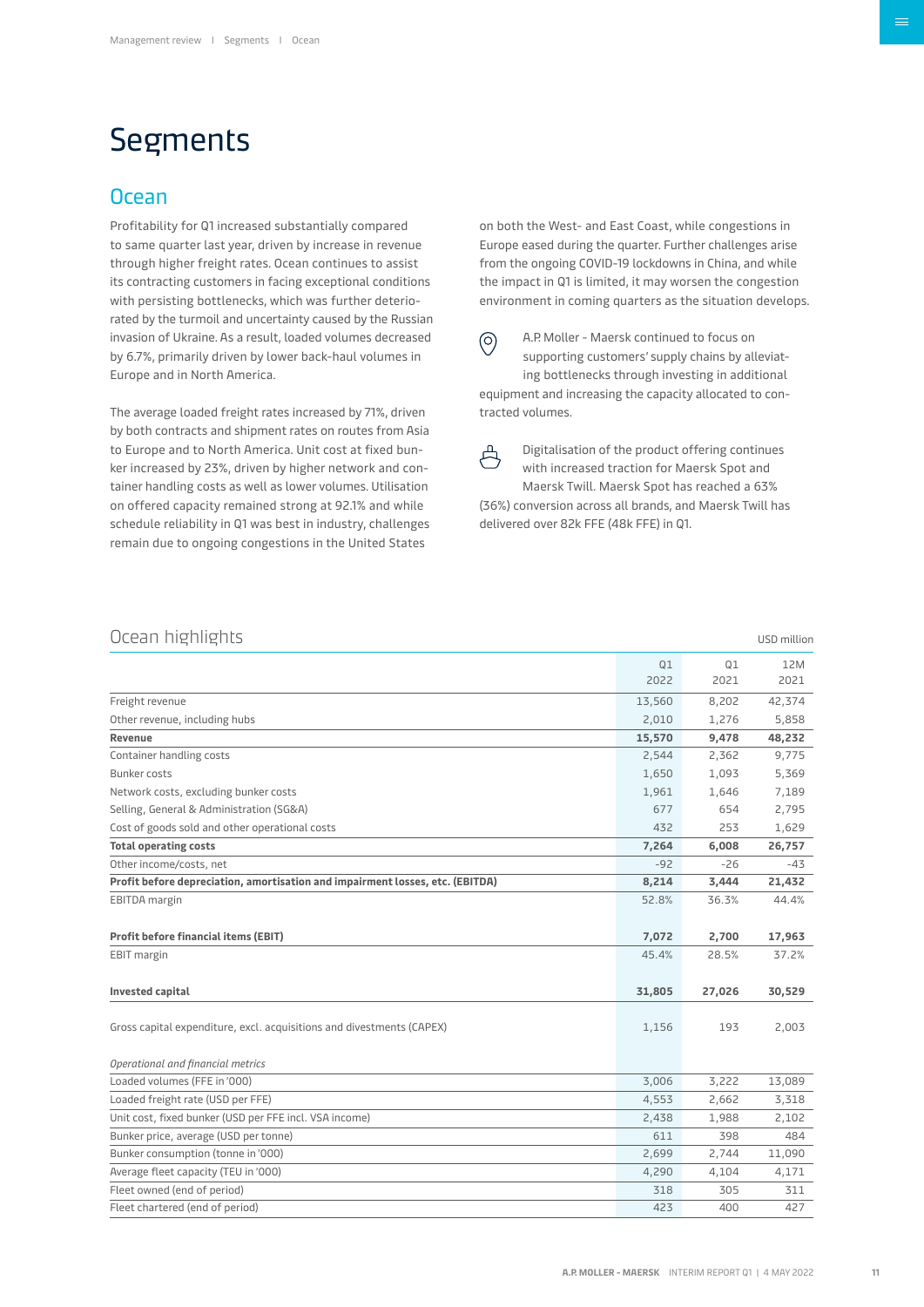# **Ocean reporting changes**

The Ocean segment has changed classification of volumes from long-term (shipment validity above 91 days) and shortterm (shipment validity up to 91 days) to contracts and shipments. The change in reporting aligns with Ocean performance management.

**Shipment products** have terms and conditions agreed with the customers for each transaction at the time of booking, mainly through the digital platforms of Spot and Twill.

**Contract products** have terms and conditions that extend across multiple shipments and time periods, reflecting contractual agreements reached with the customers at the time of negotiation.

# Split by product definition (new)

| Long hauls | 2021 | 2022e |
|------------|------|-------|
| Contracts  | 71%  | 71%   |
| Shipments  | 29%  | 29%   |

# Split by contract validity (old)

| Long hauls | 2021 | 2022e |
|------------|------|-------|
| Long-term  | 65%  | 68%   |
| Short-term | 35%  | 32%   |

## **Financial and operational performance**

**Revenue** increased to USD 15.6bn (USD 9.5bn), driven by an increase in freight revenue of 65% with loaded freight rates up by 71%, partly offset by a decrease in volumes of 6.7%.

**EBIT** increased by USD 4.4bn to USD 7.1bn (USD 2.7bn) because of this higher revenue, partly offset by higher bunker cost from increased bunker prices, higher container handling costs from ongoing congestions and higher network costs, mainly due to time charter equivalent costs. The EBIT margin increased by 16.9 percentage points to 45.4% (28.5%).

Loaded **volumes** decreased by 6.7% to 3,006k FFE (3,222k FFE) due to operational bottlenecks. Volumes mainly driven by lower backhaul volumes on East-West from Europe and North America exports. North-South decreased on both headhaul and backhaul volumes. Intra volumes decreased on Intra Americas and Intra Europe, partly offset by higher headhaul volumes on Intra Asia.

The **average loaded freight** rate increased by 71% to 4,553 USD/FFE (2,662 USD/FFE) driven by significant increase on both contracts and shipment rates, with the sharpest increase on Transpacific trades.

**Total operating costs** were 21% higher at USD 7.3bn (USD 6.0bn), mainly driven by higher bunker cost with

an increase of 54% on bunker prices, slightly offset by lower consumption. Network cost excluding bunker cost increased by 19%, mainly due to higher slot charter cost, partly offset by higher VSA income as well as inflationary pressure on time charter equivalent cost and higher capacity. Container handling costs increased by 7.7% due to higher transportation cost of empty containers. Adjusting for the positive impact of foreign exchange rates, operating cost increased by 22%.

**Bunker costs** increased by 51% to USD 1.7bn (USD 1.1bn), with an increase in average bunker prices of 54% to 611 USD/ tonne (398 USD/tonne), partially offset by a 1.6% decrease in bunker consumption. Bunker efficiency improved by 2.6% to 40.68 g/TEU\*NM (41.81 g/TEU\*NM).

**Unit cost at fixed bunker** increased by 23% to 2,438 USD/FFE (1,988 USD/FFE). Unit cost in Q1 is inflated by impairment of containers and bad debt related to the Russian invasion of Ukraine. Adjusting for this, unit cost at fixed bunker increased by 20% to 2,393 USD/FFE, driven by inflationary pressure on time charter equivalent cost, higher container handling costs and foreign feeders.

| Total                        | 3.006   | 3.222   | $-216$ | -6.7     |  |
|------------------------------|---------|---------|--------|----------|--|
| Intra-regional               | 669     | 712     | $-43$  | $-6.2$   |  |
| North-South                  | 904     | 974     | $-70$  | $-72$    |  |
| East-West                    | 1,433   | 1,536   | $-103$ | $-6.6$   |  |
|                              | 01 2022 | 01 2021 | Change | Change % |  |
| Loaded volumes<br>FFE ('000) |         |         |        |          |  |

# Average freight rates USD/FFE

|                | 01 2022        | 01 2021 | Change | Change % |
|----------------|----------------|---------|--------|----------|
| East-West      | 4,898          | 2,668   | 2,230  | 83.6     |
| North-South    | 5,361          | 3,356   | 2,006  | 59.8     |
| Intra-regional | 2,896<br>1.876 |         | 1.019  | 54.3     |
| Total          | 4,553          | 2,662   | 1,891  | 71.0     |

# Fleet overview, end Q1 2022

|                             | 01 2022 | Q4 2021 |
|-----------------------------|---------|---------|
| <b>TEU</b>                  |         |         |
| Own container vessels       | 2,391   | 2,368   |
| Chartered container vessels | 1,898   | 1,937   |
| <b>Total fleet</b>          | 4,289   | 4,305   |
| Number of vessels           |         |         |
| Own container vessels       | 318     | 311     |
| Chartered container vessels | 423     | 427     |
| <b>Total fleet</b>          | 741     | 738     |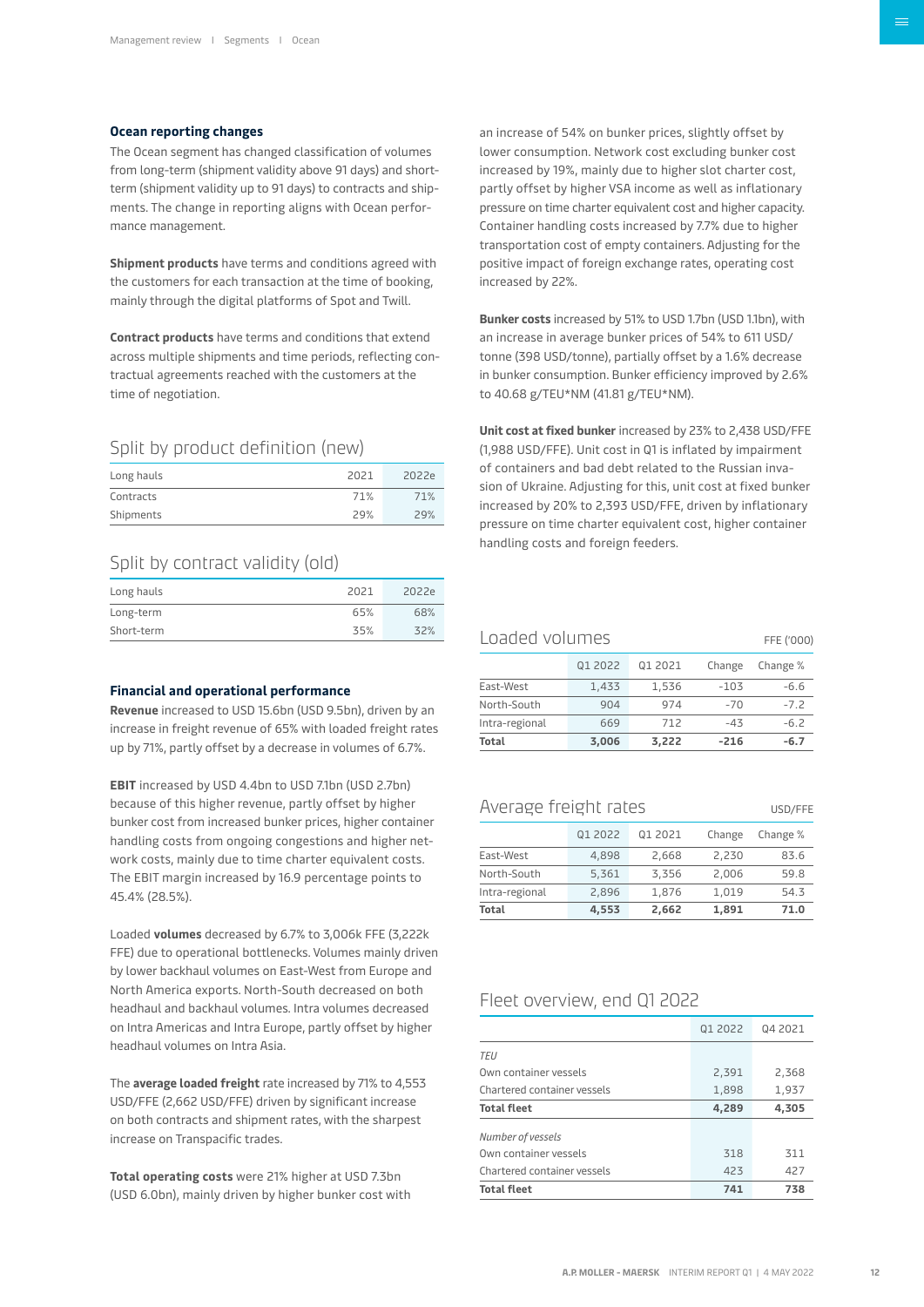<span id="page-12-0"></span>**The average capacity** of 4,290k TEU increased by 4.5%. Four carbon-neutral vessels were added to the orderbook for a total of 13 carbon-neutral vessels in the newbuilding programme at the end of Q1. The fleet consisted of 318 owned and 423 chartered vessels, of which 104k TEU or 2.4% of the fleet were idle (23 vessels), mainly due to repairs.

# **Key initiatives in Q1**

The focus in Q1 continued to be to support customers and to offer contract customers additional flexibility and space to assist with volatility in their supply chains. Contracted volumes remained flat compared to Q1 2021 due to congestions on backhaul volumes. More than 1.6m FFE are currently signed on multi-year deals.

A.P. Moller - Maersk continues to expand on digital engagement models like Maersk Spot to serve the shortterm customers. Maersk Spot increased the share of short-term volumes on the Spot product to 63% (36%).

Twill, the end-to-end digital product designed for small customers without in-house logistic capabilities, delivered more than 82k FFE (48k FFE) in Q1.

# Logistics & Services

Logistics & Services continues to show positive revenue and margin progression year on year as demand for integrated solutions continues to grow as the result of increased and improved logistics offerings that meet customers' needs throughout the entire supply chain.

The progression in revenue is both organic, through volume growth with existing customers, new customer wins and customer synergies between Logistics & Services and Ocean, and inorganic, through acquisitions that aim to close portfolio gaps. In Q1, 60% of the organic revenue growth was driven by top 200 customers. This customer-focused proposition is key to the growth of Logistics & Services and continues to drive operational excellence, lifting operational efficiencies and providing a resilient and integrated supply chain.

凸

Insurance Services offerings enhanced by the launch of Container Protect, a better solution for customers to handle repair and cleaning costs settlement at destination.

| . . | п |  |
|-----|---|--|
|     |   |  |
|     |   |  |

The intended acquisition of Pilot Freight Services will add further capabilities to the existing portfolio of end-to-end solutions.

| Logistics & Services highlights                                               |            |            | USD million |
|-------------------------------------------------------------------------------|------------|------------|-------------|
|                                                                               | Q1<br>2022 | Q1<br>2021 | 12M<br>2021 |
| Revenue                                                                       | 2,879      | 2,045      | 9,830       |
| Direct costs (third party cost)                                               | 2,114      | 1,534      | 7,396       |
| <b>Gross profit</b>                                                           | 765        | 511        | 2,434       |
| <b>Direct Operating Expenses</b>                                              | 297        | 195        | 967         |
| Selling, General & Administration (SG&A)                                      | 149        | 111        | 560         |
| Profit before depreciation, amortisation and impairment losses, etc. (EBITDA) | 319        | 205        | 907         |
| <b>EBITDA</b> margin                                                          | 11.1%      | 10.0%      | 9.2%        |
| Earnings before interest, taxes, and amortisation (EBITA)                     | 204        | 150        | 678         |
| <b>EBITA</b> margin                                                           | 7.1%       | 7.3%       | 6.9%        |
| <b>Profit before financial items (EBIT)</b>                                   | 183        | 139        | 623         |
| EBIT margin                                                                   | 6.4%       | 6.8%       | 6.3%        |
| Invested capital                                                              | 3,191      | 1,692      | 3,130       |
| Gross capital expenditure, excl. acquisitions and divestments (CAPEX)         | 34         | 21         | 460         |
| Operational and financial metrics                                             |            |            |             |
| EBIT conversion (EBIT/gross profit - %)                                       | 23.9%      | 27.2%      | 25.6%       |
| Managed by Maersk revenue                                                     | 514        | 348        | 1,578       |
| Fulfilled by Maersk revenue                                                   | 797        | 457        | 2,320       |
| Transported by Maersk revenue                                                 | 1,568      | 1,240      | 5,932       |
| Supply chain management volumes (kcbm)                                        | 26,490     | 20,684     | 98,394      |
| Intermodal volumes (kFFE)                                                     | 1,156      | 1,037      | 4,491       |
| Air freight volumes (tonne)                                                   | 31,158     | 33,9281    | 163,8381    |
|                                                                               |            |            |             |

1 2021 Air freight volumes have been restated to exclude pure terminal handling.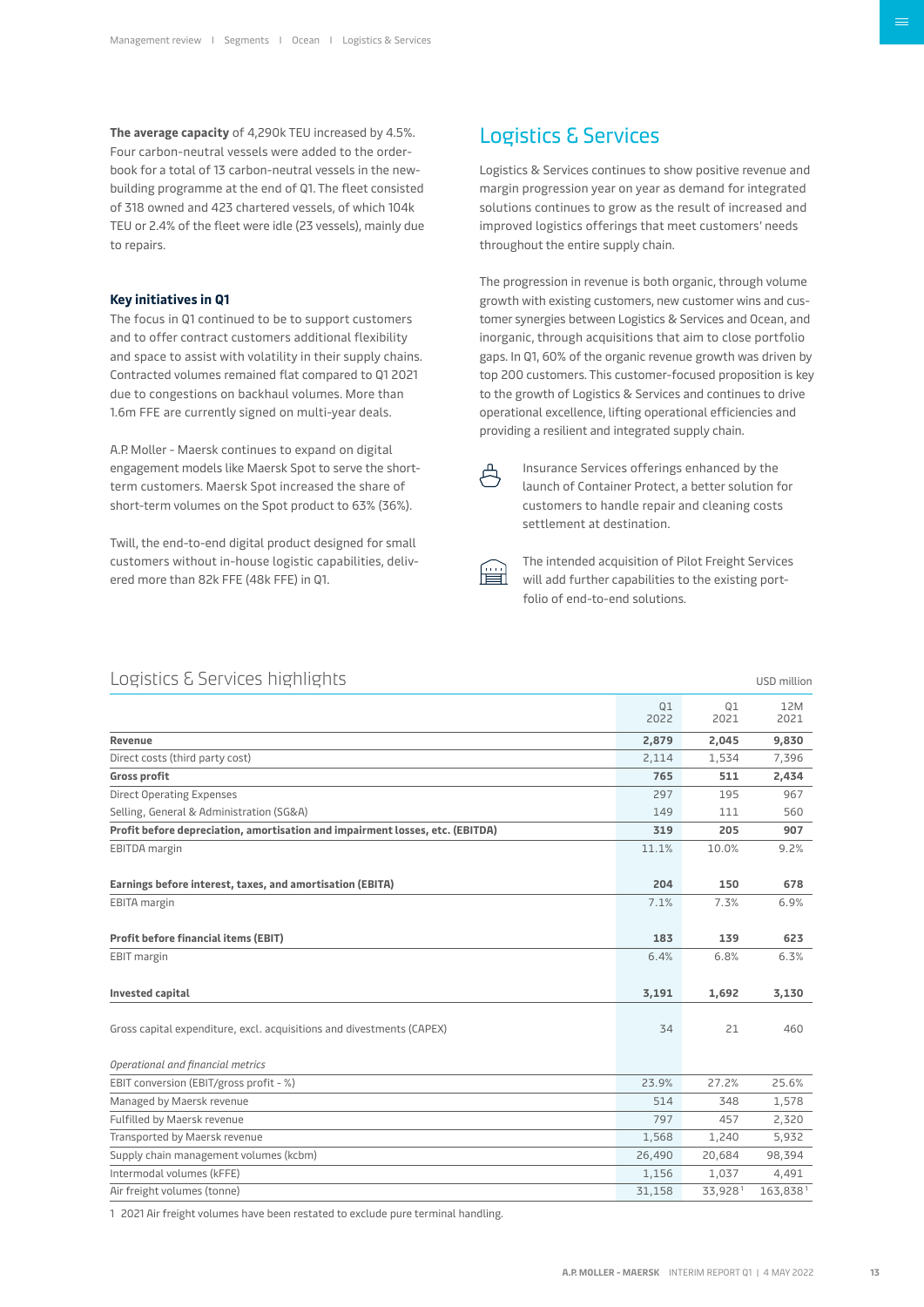# **Financial and operational performance**

Logistics & Services continues to show positive performance and reported a revenue growth of 41% to USD 2.9bn (USD 2.0bn), driven primarily by higher volumes, especially within Managed by and Fulfilled by Maersk.

**Organic revenue** contributed with 34 percentage points of the 41% increase in revenue to USD 2.9bn (USD 2.0bn), and 60% of the organic revenue growth came from top 200 customers underlining the integrator strategy. The increase in organic EBITA was USD 54m. Inorganically, B2C Europe and Visible Supply Chain Management contributed with a revenue of USD 142m and an EBITA of USD nil.

# **Merger & Acquisitions**

The Merger & Acquisition roadmap for Logistics & Services focuses on facilitator type of acquisitions to expand capabilities. Logistics & Services acquired and announced some needed capabilities through a number of acquisitions in 2021 and latest Pilot in Q1 2022.

Pilot will complement earlier acquisitions to provide integrated logistics solutions in North America, especially with Performance Team (B2B warehousing and distribution from 2020) and Visible SCM (e-commerce warehousing and parcel distribution from 2021).

The acquisitions of Visible Supply Chain Management, B2C Europe and HUUB provide end-to-end e-commerce capabilities that will strengthen the logistics offering within Fulfilled by Maersk. The intended acquisitions of Senator International and LF Logistics bring capabilities, reach and platform within Transported by and Fulfilled by Maersk, respectively, while the Grindrod Intermodal Group will complement both offerings.



# Organic/inorganic

|              | Q1-21A | Organic | Inorganic | Q1-22A |
|--------------|--------|---------|-----------|--------|
| Revenue      | 2.045  | 692     | 142       | 2,879  |
|              |        | 34%     | 7%        |        |
| <b>EBITA</b> | 150    | 54      | -         | 204    |

**For the Managed by Maersk services**, revenue increased by 48% to USD 514m (USD 348m), driven by a 28% increase in volumes in lead logistics to 26,490 kcbm (20,684 kcbm). The increase in volume is both a result of strong organic growth from retail and lifestyle customers as well as the effect of new business won. Further, customs services volumes were up by 259k declarations to 1,354k declarations (1,095k declarations).

**For the Fulfilled by Maersk services**, revenue was up by 74% to USD 797m (USD 457m), primarily driven by contract logistics with additional volume generated from 12 newly opened warehouses in Q1 2022, equal to more than 120k sqm. Revenue from Fulfilled by Maersk was also positively impacted by e-commerce, driven by the acquisition of Visible Supply Chain Management and B2C Europe in H2 2021.

**For the Transported by Maersk services**, revenue was up by 26% to USD 1.6bn (USD 1.2bn), driven by an increase in intermodal volumes within landside transportation of 11% to 1,156k FFE (1,037k FFE) as the result of a higher penetration ratio. Revenue also increased driven by higher rates in air and despite an 8% decrease in volumes to 31.2k tonne (33.9k tonne), excluding ground handling, driven by capacity constraints in the market.

**Gross profit** increased by USD 254m to USD 765m (USD 511m), driven by an increase in volumes in lead logistics and in the number of declarations handled in customs services under Managed by Maersk, volume growth in contract logistics under Fulfilled by Maersk, as well as increased volumes in intermodal and higher rates in air under Transported by Maersk.

**EBITDA** increased by USD 114m to USD 319m (USD 205m) due to the higher revenue and the focus on operational excellence with an EBITDA margin of 11.1% (10.0%).

Adjusted for the impact of winding down operations and divesting all assets in Russia of USD 53m, **EBIT** amounts to USD 236m (USD 139m).

# **Key initiatives in Q1**

In Q1, Logistics & Services continued to focus on developing truly integrated logistics offerings to customers, offering more control, setting up capacity and building the foundation to landside decarbonisation.

In Fulfilled by Maersk, the global warehousing footprint increased by 12 newly opened warehouses in Q1 2022 equal to more than 120k sqm, adding to a total active capacity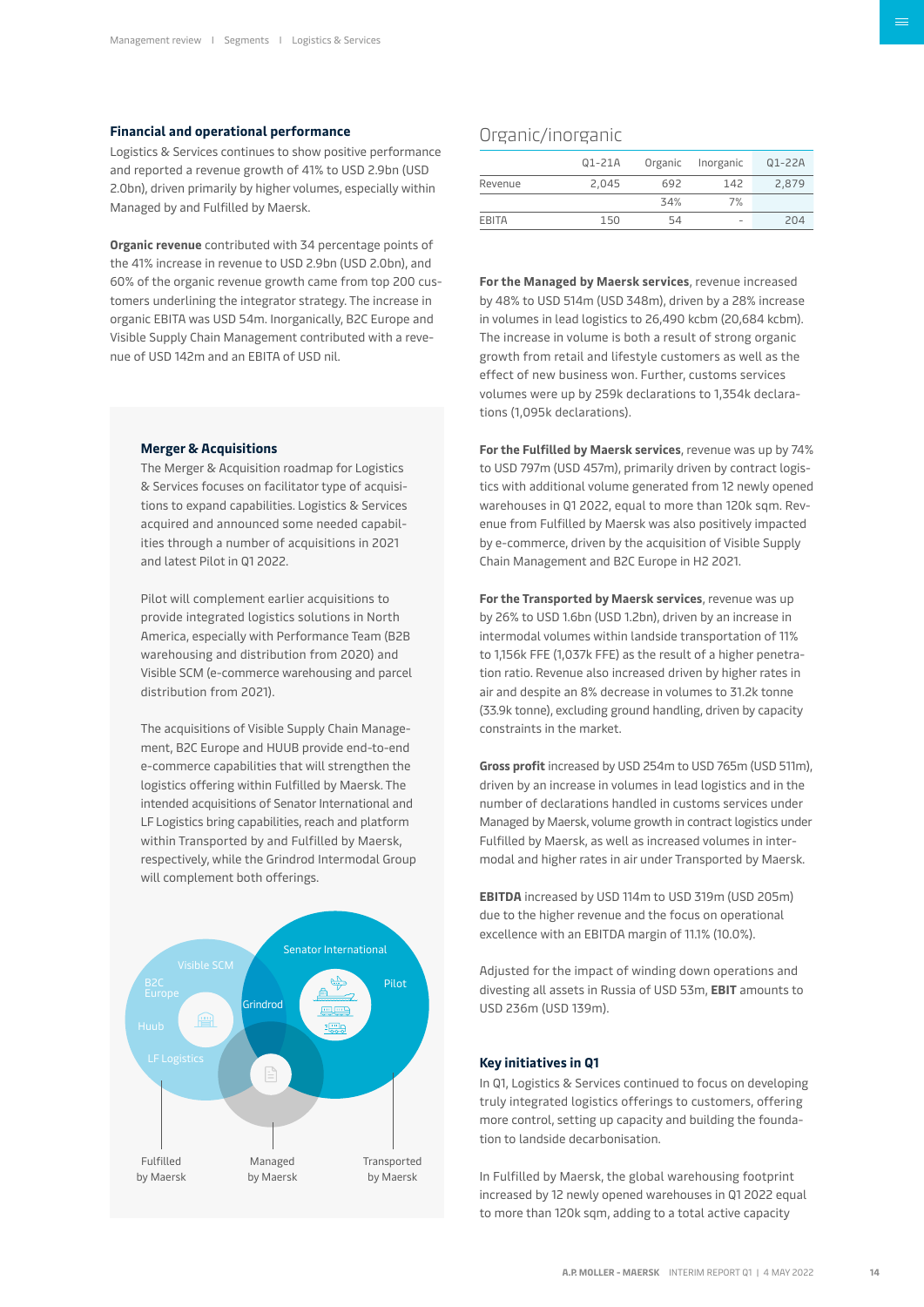<span id="page-14-0"></span>of 221 warehouses and 3,218m sqm, more than 840k sqm higher than in Q1 2021. Similarly, TradeLens continues to expand its network and now consists of more than 380 network members under Managed by Maersk.

In Transported by Maersk, the Less than Container Load (LCL) value proposition continues to be strengthened and more than 55 new lanes were added in Q1 2022 building a total LCL network of over 280 own direct consolidation lanes versus less than 80 in Q1 2021. In addition, insurance services have completed the rollout of container protect to 12 countries in Q1 2022, including India, Thailand and Poland. This product is aimed to save time and cost to customers in the process of repair and cleaning costs settlement at destination.

On 2 May, A.P. Moller - Maersk announced the completion of the acquisition of Pilot Freight Services. A.P. Moller - Maersk has also announced an important next step towards landside decarbonisation, with the deployment of 410 electric trucks. These trucks will support Maersk's North American warehousing, distribution and transportation business, Performance Team.

**Terminals** 

Profitability improved significantly compared to Q1 2021 driven by tariff increases and continuously increasing congestion related storage. Volume growth slowed to 1.4%

# $Terminale biophite$

(like-for-like 1.7%) in an overall contracting market, increasing terminal utilisation further. Revenue per move increased by 21% due to higher tariffs and high congestion-related storage, while cost per move increased by 10% (like-for-like 8%) driven by higher congestion related cost, higher inflation, and higher concession fees. As a result, the EBITDA margin improved by 5 percentage points to 40%.

With A.P. Moller - Maersk's decision to withdraw completely from doing business in Russia the process was initiated to divest all assets in Russia, and an impairment of USD 485m was made to the holding in Global Ports Investments (GPI), which operates six terminals in Russia, reducing EBIT to a negative USD 73m (positive USD 239m).



As global supply chain congestion continues, the focus continues to be making the gate transaction

as fast, efficient and convenient as possible. Truck turn time in Los Angeles, USA, has been reduced from the peak of 99 minutes in November 2021 to 86 minutes in March 2022.



The drive to optimise the portfolio continues with the sale of a terminal in Colombia and the upgrade of a terminal in India.

# **Financial and operational performance**

**Revenue** increased to USD 1.1bn (USD 915m), driven by higher storage income in North America and increasing tariffs.

| TELLI III I dib Tille Lille Lilb                                              |         |       | USD million |
|-------------------------------------------------------------------------------|---------|-------|-------------|
|                                                                               | Q1      | Q1    | 12M         |
|                                                                               | 2022    | 2021  | 2021        |
| Revenue                                                                       | 1,131   | 915   | 4,000       |
| Concession fees (excl. capitalised lease expenses)                            | 90      | 78    | 339         |
| Labour cost (blue collar)                                                     | 306     | 280   | 1,151       |
| Other operational cost                                                        | 148     | 122   | 559         |
| Selling, General & Administration (SG&A) and other costs, etc.                | 131     | 112   | 496         |
| <b>Total operating costs</b>                                                  | 675     | 592   | 2,545       |
| Profit before depreciation, amortisation and impairment losses, etc. (EBITDA) | 456     | 323   | 1,455       |
| EBITDA margin                                                                 | 40.3%   | 35.3% | 36.4%       |
| Profit/loss before financial items (EBIT)                                     | $-73$   | 239   | 1,173       |
| EBIT margin                                                                   | $-6.5%$ | 26.1% | 29.3%       |
| Invested capital                                                              | 7,772   | 8,785 | 8,289       |
| Gross capital expenditure, excl. acquisitions and divestments (CAPEX)         | 80      | 69    | 304         |
| Operational and financial metrics                                             |         |       |             |
| Volumes - financially consolidated (moves, m)                                 | 3.1     | 3.1   | 12.8        |
| Ocean segment                                                                 | 1.1     | 1.1   | 4.5         |
| <b>External customers</b>                                                     | 2.0     | 2.0   | 8.3         |
| Revenue per move - financially consolidated (USD)                             | 361     | 298   | 312         |
| Cost per move - financially consolidated (USD)                                | 260     | 236   | 242         |
| Result from joint ventures and associated companies (USDm)                    | $-392$  | 58    | 297         |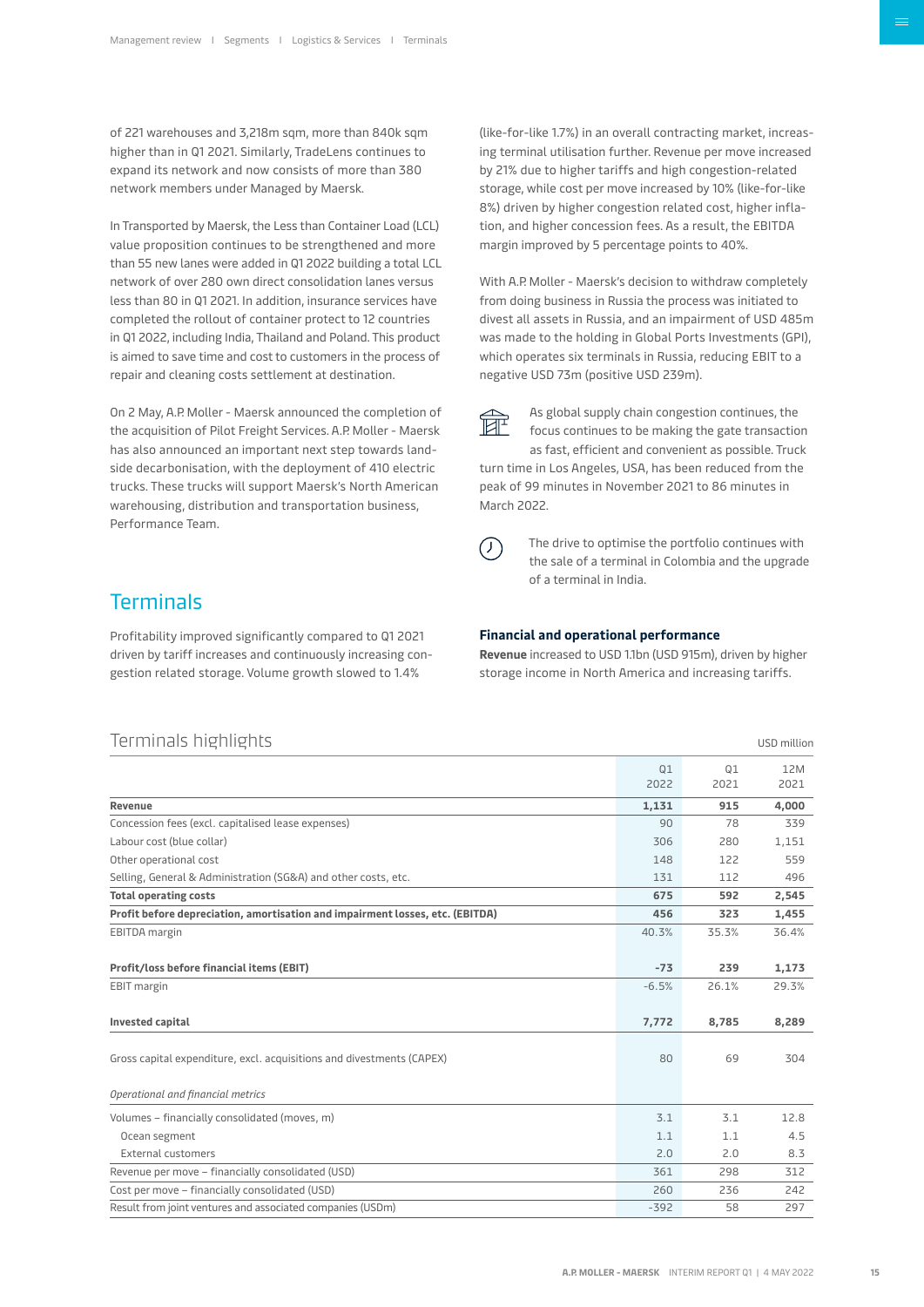The countermeasures to ease congestion are still active giving customers more flexibility to pick up containers at their convenience.

The strong volume growth in North America and Asia, more than offset lower volumes in other regions, leading to a volume increase of 1.4% and utilisation of 82% (80%). Volume from the Ocean segment increased by 3.1% and volume from external customers increased by 0.5%.

Increasing congestion-driven storage revenue in North America and tariff improvements across all regions resulted in an increase of 21% in gateway revenue per move to USD 361 (USD 298). Cost per move increased by 10% to USD 260 (USD 236) driven by congestion-related cost, inflation and higher revenue-driven concession fees.

At fixed foreign exchange rates, volume mix and portfolio, revenue per move increased by 22%, and cost per move increased by 8.3%.

The significant increase in revenue per move drove up **EBITDA** to USD 456m (USD 323m) with an EBITDA margin of 40.3% (35.3%).

For Terminals' minority stake of 30.75% in Global Port Investments PLC, an impairment of USD 485m has been recognised and the asset moved to held for sale. The result from joint ventures and associates excluding the impact from Russia improved to USD 93m (USD 58m).

**EBIT** decreased to a negative USD 73m (positive USD 239m), while EBIT adjusted for the impact from Russia improved to USD 412m.

**ROIC** (LTM) was 7.1% (7.4%) and 12.5% excluding the impact from Russia, driven by the significantly better operating performance over the past twelve months.

**CAPEX** increased to USD 80m (USD 69m), driven by the investment in terminal equipment in the African and Middle East region.

In **North America**, demand continues to be strong with volume increasing 15% despite labour shortages and high yard congestion limiting quay productivity. Storage income from supply chain congestion continues to be high. The higher revenue was partially offset by the increased variable cost due to measures taken to ease the congestion.

In **Europe**, volume dropped by 6.2% driven by Valencia, Spain, in part because of a temporary decrease in capacity due to an upgrade to the Terminal Operating system.

| Regional volume <sup>1</sup><br>Million moves |         |     |                    |
|-----------------------------------------------|---------|-----|--------------------|
|                                               | 01 2022 |     | Q1 2021 Growth (%) |
| North America                                 | 0.8     | 0.7 | 15.4               |
| Latin America                                 | 0.6     | 0.6 | $-6.2$             |
| Europe, Russia and the Baltics                | 0.6     | 0.7 | $-6.2$             |
| Asia                                          | 0.6     | 0.6 | 4.9                |
| Africa and Middle East                        | 0.4     | 0.5 | $-4.6$             |
| Total                                         | 3.1     | 3.1 | 1.4                |

1 Financially consolidated.

In **Latin America**, volume dropped by 6.2% largely due to a planned reduction as the concession in Itajai, Brazil, is expiring by the end of the year and divestment impact of Cartagena, Colombia. Revenue per move improved due to higher sale of yard services and more general cargo offsetting the volume drop and inflationary cost.

In **Asia**, volumes grew by 4.9%, mainly driven by additional volumes in two new berths in Yokohama, Japan.

In **Africa and Middle East**, volume dropped by 4.6%, mainly due to lower volumes in Onne, Nigeria. Cost per move increased due to inflation, higher cost of energy and maintenance and repair works.

## **Results from joint ventures and associated companies**

The share of profits in joint ventures and associated companies decreased to a negative USD 392m (USD 58m), mainly driven by the impairment of the holding in Global Ports in Russia, partially offset by higher results from Santos, Brazil. Profit from joint ventures and associated companies excluding the impact from Russia improved to USD 93m.

# **Key initiatives in Q1**

The process of optimising the portfolio continued when the sale of a 51% stake in the Cartagena Container Terminal, Colombia, was executed in Q1. Further, a USD 115m expansion of Gateway Terminals India (GTI) in Mumbai, India, was announced, increasing the capacity from 2.0m TEU to 2.2m TEU enabling Terminals to better serve the growing Indian demand.

The ongoing expansion project in Onne, Nigeria, is on track and expected to get completed in 2022 and the construction of a new terminal in Abidjan, Ivory Coast, is also progressing.

The new greenfield development Rijeka, Croatia, is now preparing for execution phase while the conditions of the concession are being fulfilled.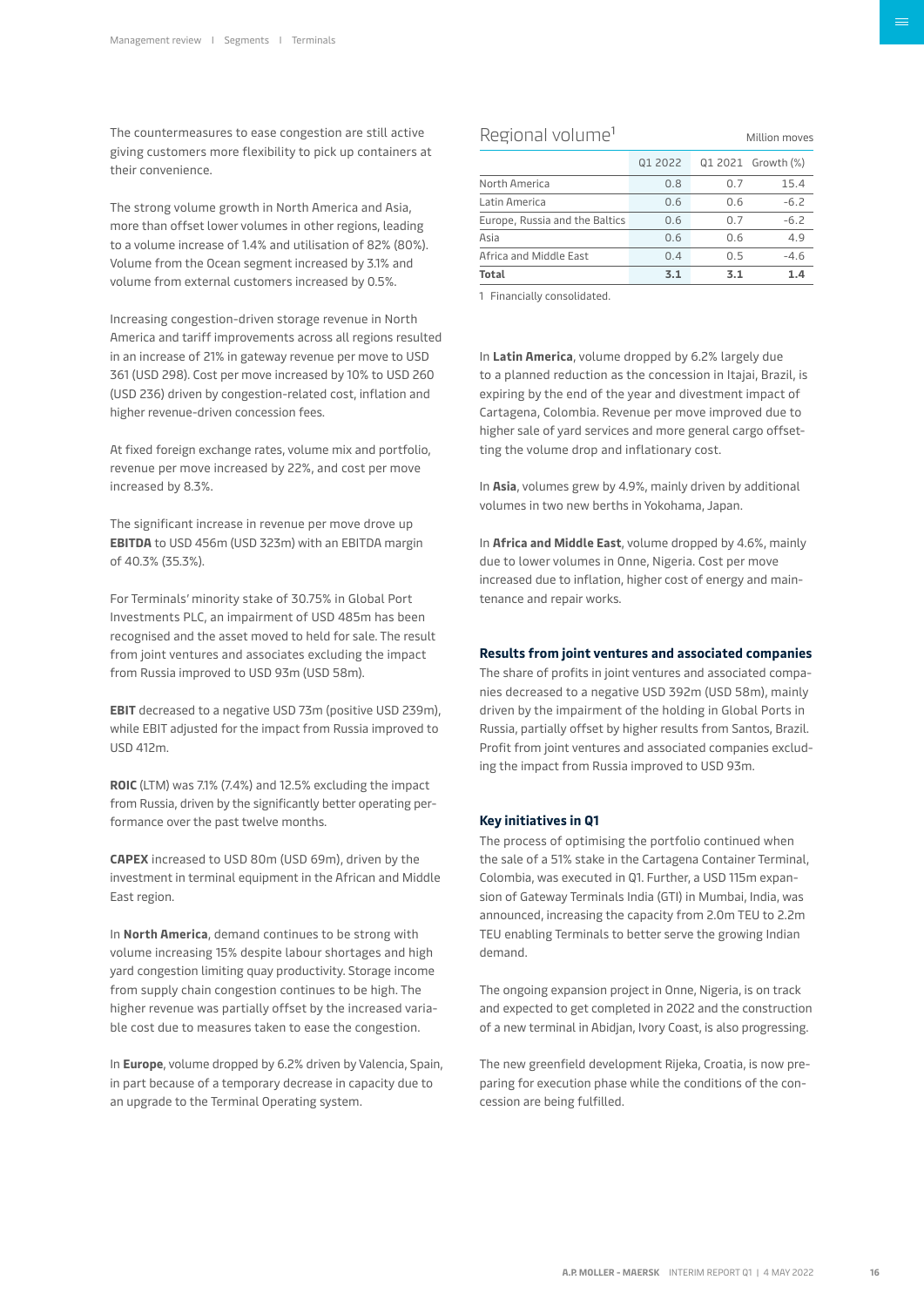# <span id="page-16-0"></span>Towage & Maritime Services

Revenue was USD 555m (USD 523m) with an EBITDA of USD 79m (USD 89m). EBIT of USD 69m (USD 41m) improved by USD 28m which was supported by a reversal of previously recognised impairment in Höegh Autoliners of USD 48m.

# Towage

# **Financial and operational performance**

Revenue increased by USD 11m to USD 192m (USD 181m), and adjusted for foreign exchange rate development, the increase was 11% or USD 19m. Revenue was positively impacted by an increase in harbour towage activities driven by new port entries in Brazil, increase in weather related activities in Scandinavia and Continental Europe, ramp-up of activities in Morocco, and relative increase in Argentina.

Terminal towage revenue increased by USD 9m, adjusted for foreign exchange rate development, mainly driven by new time charters and bareboat charters in Angola and increased volumes in Australia, partly offset by lower revenue in Caribbean due to reduced operations.

EBITDA amounted to USD 59m (USD 57m). EBIT decreased to USD 16m (USD 34m) due to the withdrawal from operations in Russia as well as the exit of activities in Bowen, Australia.

## **Results from joint ventures and associated companies**

The share of profit in joint ventures and associated companies decreased to USD 5m (USD 6m), mainly driven by the exit of activities in Bowen, Australia.

# **Key initiatives in Q1**

During Q1, Svitzer was awarded a 10-year contract in Australia. Svitzer also secured a 5-year contract in India and extended a contract for the Suez Canal in Egypt for two additional tugs. The EcoTow project is gaining momentum as more customers are showing interest in the product offering decarbonised towage.

# Maritime Services

**Maersk Supply Service** reported a 54% increase in revenue to USD 83m (USD 54m), reflecting increased activity from improved market conditions as well as an increase in project revenue. EBITDA improved by USD 5m to a negative USD 4m (negative USD 9m), mainly driven by increasing utilisation of the fleet. EBIT improved by USD 11m to a negative USD 8m (negative USD 19m) due to lower depreciations because of impairment losses recognised in Q4 2021.

Maersk Supply Service continues to mature its strategy to expand its solutions business and grow its renewable segment. Maersk Supply Service has signed a newbuilding contract for a pioneering wind installation vessel, with delivery expected in 2025, expected to deliver a 30% more efficient installation compared to using conventional jack-up vessels. Supporting the newbuild contract, Maersk Supply Service has been awarded a firm contract for the installation of two US offshore wind farms.

| TOWARE G MATILITIE SEIVICES HIRTIIRITIS                                       |       |       | USD million |
|-------------------------------------------------------------------------------|-------|-------|-------------|
|                                                                               | Q1    | Q1    | 12M         |
|                                                                               | 2022  | 2021  | 2021        |
| Revenue                                                                       | 555   | 523   | 2,082       |
| Profit before depreciation, amortisation and impairment losses, etc. (EBITDA) | 79    | 89    | 356         |
| EBITDA margin                                                                 | 14.2% | 17.0% | 17.1%       |
| Profit before financial items (EBIT)                                          | 69    | 41    | 17          |
| EBIT margin                                                                   | 12.4% | 7.8%  | 0.8%        |
| Invested capital                                                              | 2,691 | 2,465 | 2,216       |
| Gross capital expenditure, excl. acquisitions and divestments (CAPEX)         | 81    | 49    | 203         |
| Operational and financial metrics                                             |       |       |             |
| Number of operational tug jobs (harbour towage) ('000)                        | 35    | 35    | 138         |

# $T_1$  and  $T_2$  Maritimes  $T_1$  and  $T_2$  million  $T_1$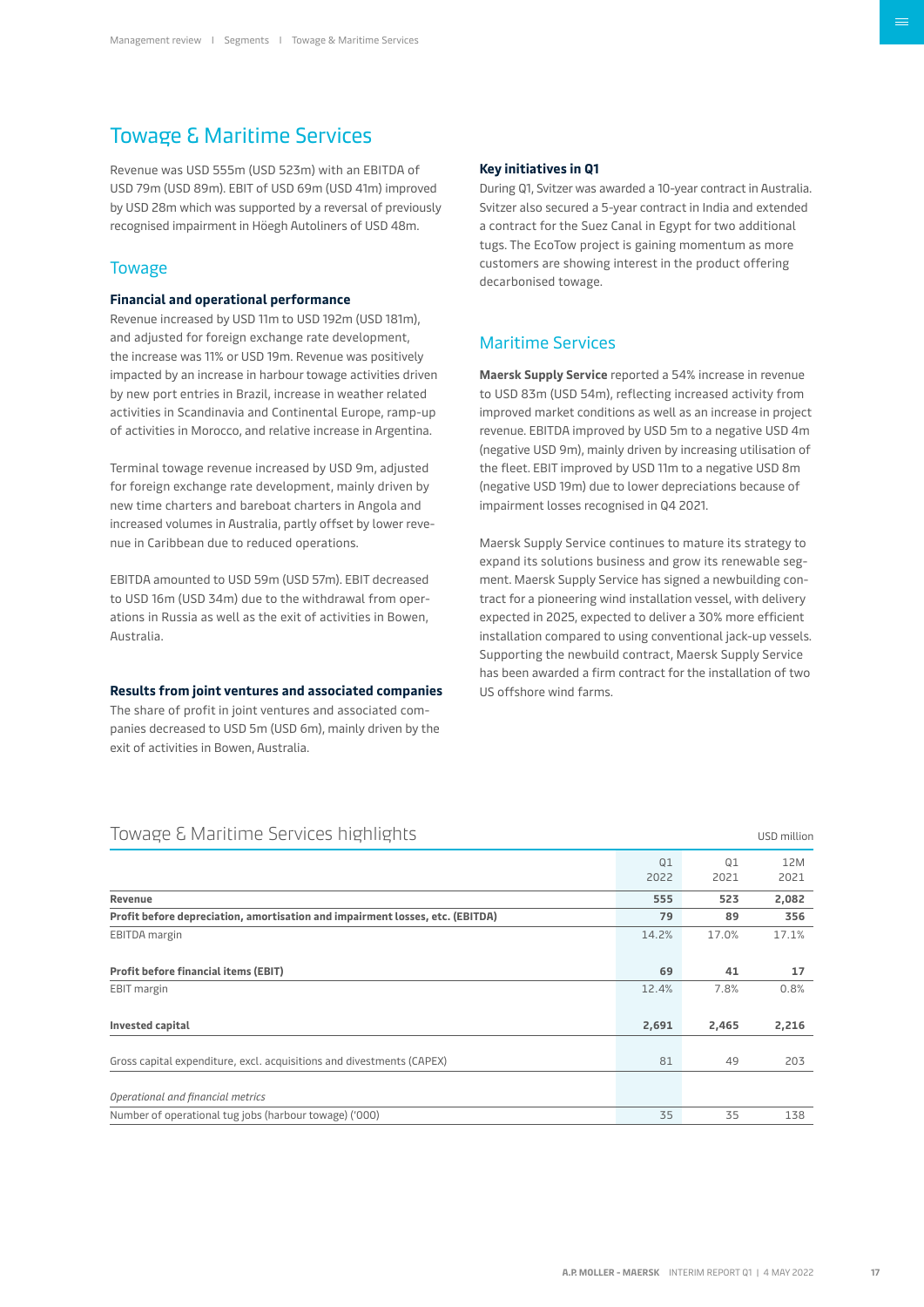# <span id="page-17-0"></span>Statement of the Board of Directors and the Executive Board

The Board of Directors and the Executive Board have today discussed and approved the Interim Report of A.P. Møller - Mærsk A/S for the period 1 January 2022 to 31 March 2022.

[The Interim Report has not been audited or reviewed](pp://Other statements/Statement by executive and supervisory boards?taxonomy=DKGAAP&labellanguage=en&period=1_Consolidated)  by the company's independent auditors.

The Interim Report has been prepared in accordance with IAS 34 Interim Financial Reporting as adopted by the EU and additional Danish disclosure requirements for interim financial reporting of listed companies.

In our opinion, the interim consolidated financial statements (pages 19-26) give a true and fair view of A.P. Moller - Maersk's consolidated assets, liabilities and financial position on 31 March 2022 and of the results of A.P. Moller - Maersk's consolidated operations and cash flows for the period 1 January to 31 March 2022.

Furthermore, in our opinion, the Management review (pages 3-17) includes a fair review of the development in A.P. Moller - Maersk's operations and financial conditions, [the results for the period, cash flows and financial position](pp://Other statements/Statement by executive and supervisory boards?taxonomy=DKGAAP&labellanguage=en&period=1_Consolidated)  as well as a description of the most significant risks and uncertainty factors that A.P. Moller - Maersk faces, relative to the disclosures in the annual report for 2021.

**Executive Board [Søren Skou](pp://General Data/Name and surname of member of executive board 1?taxonomy=DKGAAP&labellanguage=en&allowhtml=false&merge=false											)** — [CEO](pp://General Data/Title of member of executive board 1?taxonomy=DKGAAP&labellanguage=en&allowhtml=false&merge=false										) **[Patrick Jany](pp://General Data/Name and surname of member of executive board 2?taxonomy=DKGAAP&labellanguage=en&allowhtml=false&merge=false											)** — [CFO](pp://General Data/Title of member of executive board 2?taxonomy=DKGAAP&labellanguage=en&allowhtml=false&merge=false										) **[Vincent Clerc](pp://General Data/Name and surname of member of executive board 3?taxonomy=DKGAAP&labellanguage=en&allowhtml=false&merge=false											) [Morten Engelstoft](pp://General Data/Name and surname of member of executive board 4?taxonomy=DKGAAP&labellanguage=en&allowhtml=false&merge=false											) [Henriette Hallberg Thygesen](pp://General Data/Name and surname of member of executive board 5?taxonomy=DKGAAP&labellanguage=en&allowhtml=false&merge=false											) Board of Directors [Marc Engel](pp://General Data/Name and surname of member of supervisory board 2?taxonomy=DKGAAP&labellanguage=en&allowhtml=false&merge=false											)** — [Vice Chair](pp://General Data/Title of member of supervisory board 2?taxonomy=DKGAAP&labellanguage=en&allowhtml=false&merge=false										) **[Bernard L. Bot](pp://General Data/Name and surname of member of supervisory board 3?taxonomy=DKGAAP&labellanguage=en&allowhtml=false&merge=false											) [Marika Fredriksson](pp://General Data/Name and surname of member of supervisory board 4?taxonomy=DKGAAP&labellanguage=en&allowhtml=false&merge=false											) [Arne Karlsson](pp://General Data/Name and surname of member of supervisory board 5?taxonomy=DKGAAP&labellanguage=en&allowhtml=false&merge=false											)**

**[Copenhagen](pp://General Data/Place of signature of statement by management?taxonomy=DKGAAP&labellanguage=en&allowhtml=false										), [4 May 2022](pp://General Data/Date of approval of annual report?taxonomy=DKGAAP&labellanguage=en&allowhtml=false&merge=false									)**

# **[Robert Mærsk Uggla](pp://General Data/Name and surname of member of supervisory board 1?taxonomy=DKGAAP&labellanguage=en&allowhtml=false&merge=false											)** — [Chair](pp://General Data/Title of member of supervisory board 1?taxonomy=DKGAAP&labellanguage=en&allowhtml=false&merge=false										)

**[Thomas Lindegaard Madsen](pp://General Data/Name and surname of member of supervisory board 6?taxonomy=DKGAAP&labellanguage=en&allowhtml=false&merge=false											)**

**[Amparo Moraleda](pp://General Data/Name and surname of member of supervisory board 7?taxonomy=DKGAAP&labellanguage=en&allowhtml=false&merge=false											)**

**[Julija Voitekute](pp://General Data/Name and surname of member of supervisory board 8?taxonomy=DKGAAP&labellanguage=en&allowhtml=false&merge=false											)**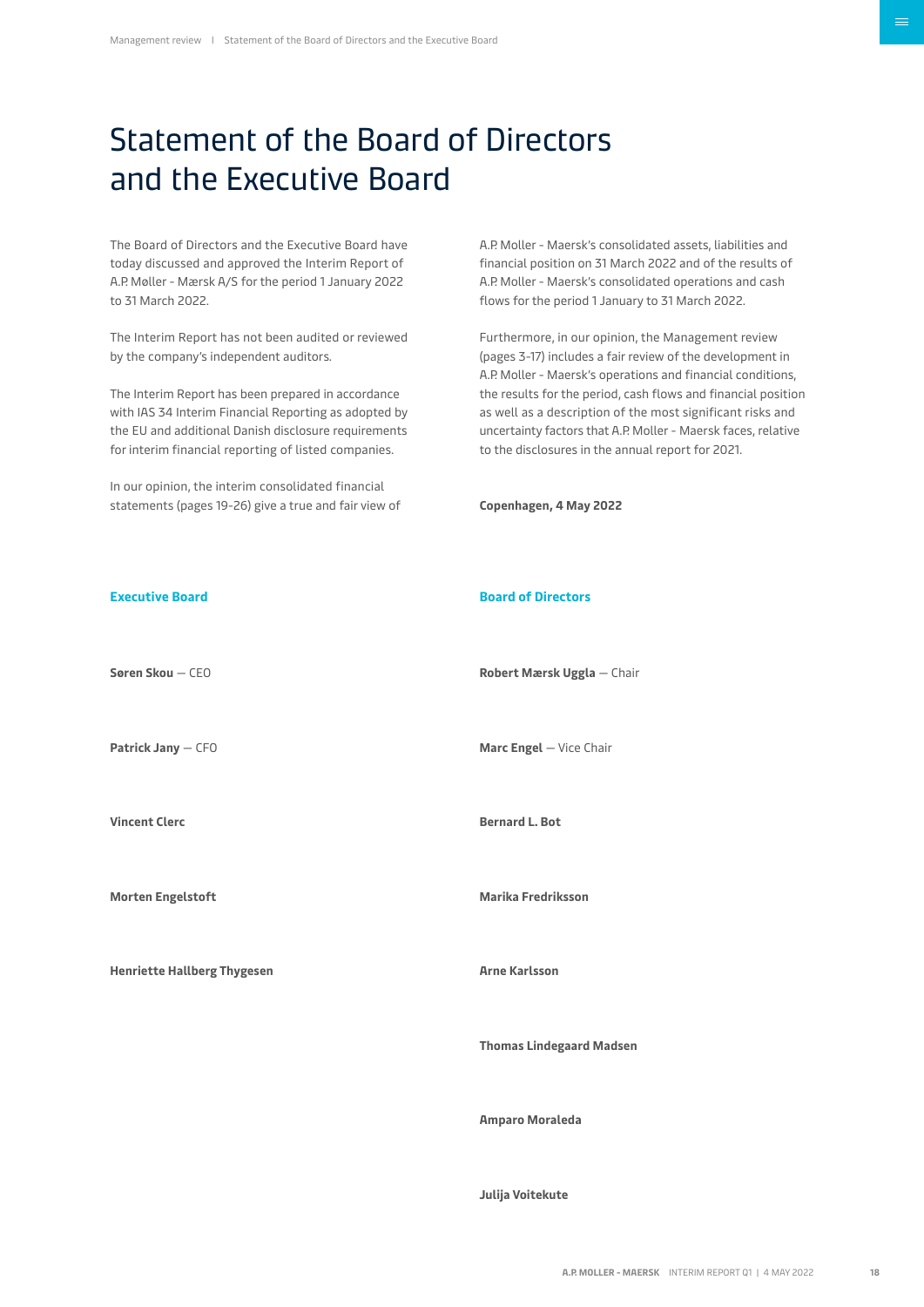# <span id="page-18-0"></span>Financials

# Condensed income statement

| Note |                                                                               | Q1<br>2022 | Q1<br>2021 | 12M<br>2021 |
|------|-------------------------------------------------------------------------------|------------|------------|-------------|
| 1    | Revenue                                                                       | 19,292     | 12,439     | 61,787      |
| 1    | Profit before depreciation, amortisation and impairment losses, etc. (EBITDA) | 9,084      | 4,039      | 24,036      |
|      | Depreciation, amortisation and impairment losses, net                         | 1,507      | 1,025      | 4,944       |
|      | Gain on sale of non-current assets, etc., net                                 | 27         | 7          | 96          |
|      | Share of profit/loss in joint ventures and associated companies               | $-331$     | 76         | 486         |
| 1    | <b>Profit before financial items (EBIT)</b>                                   | 7,273      | 3,097      | 19,674      |
|      | Financial items, net                                                          | $-294$     | $-230$     | $-944$      |
|      | Profit before tax                                                             | 6,979      | 2,867      | 18,730      |
|      | Tax                                                                           | 171        | 150        | 697         |
|      | Profit for the period                                                         | 6,808      | 2,717      | 18,033      |
|      | Of which:                                                                     |            |            |             |
|      | Non-controlling interests                                                     | 32         | 20         | 91          |
|      | A.P. Møller - Mærsk A/S' share                                                | 6,776      | 2,697      | 17,942      |
|      | Earnings per share, USD<br>Diluted earnings per share, USD                    | 364<br>363 | 139<br>139 | 941<br>938  |
|      |                                                                               |            |            |             |

# Condensed statement of comprehensive income

|                                                                                            | Q1    | Q1                       | 12M    |
|--------------------------------------------------------------------------------------------|-------|--------------------------|--------|
|                                                                                            | 2022  | 2021                     | 2021   |
| <b>Profit for the period</b>                                                               | 6,808 | 2,717                    | 18,033 |
|                                                                                            |       |                          |        |
| Translation from functional currency to presentation currency                              | $-37$ | $-217$                   | $-364$ |
| Reclassified to income statement, gain on sale of non-current assets, etc., net            |       | 7                        | 23     |
| Cash flow hedges                                                                           | 53    | $-61$                    | $-109$ |
| Tax on other comprehensive income                                                          | $-10$ | $-Q$                     | $-7$   |
| Share of other comprehensive income of joint ventures and associated companies, net of tax | $-1$  | -8                       | $-5$   |
| Total items that have been or may be reclassified subsequently to the income statement     | 5     | $-288$                   | $-462$ |
|                                                                                            |       |                          |        |
| Other equity investments                                                                   | 50    | 1                        | 143    |
| Actuarial gains/losses on defined benefit plans, etc.                                      |       |                          | $-23$  |
| Tax on other comprehensive income                                                          |       | $\overline{\phantom{0}}$ | 7      |
| Total items that will not be reclassified to the income statement                          | 50    | 1                        | 127    |
|                                                                                            |       |                          |        |
| Other comprehensive income, net of tax                                                     | 55    | $-287$                   | $-335$ |
|                                                                                            |       |                          |        |
| Total comprehensive income for the period                                                  | 6,863 | 2,430                    | 17,698 |
|                                                                                            |       |                          |        |
| Of which:                                                                                  |       |                          |        |
| Non-controlling interests                                                                  | 34    | 19                       | 87     |
| A.P. Møller - Mærsk A/S' share                                                             | 6.829 | 2.411                    | 17.611 |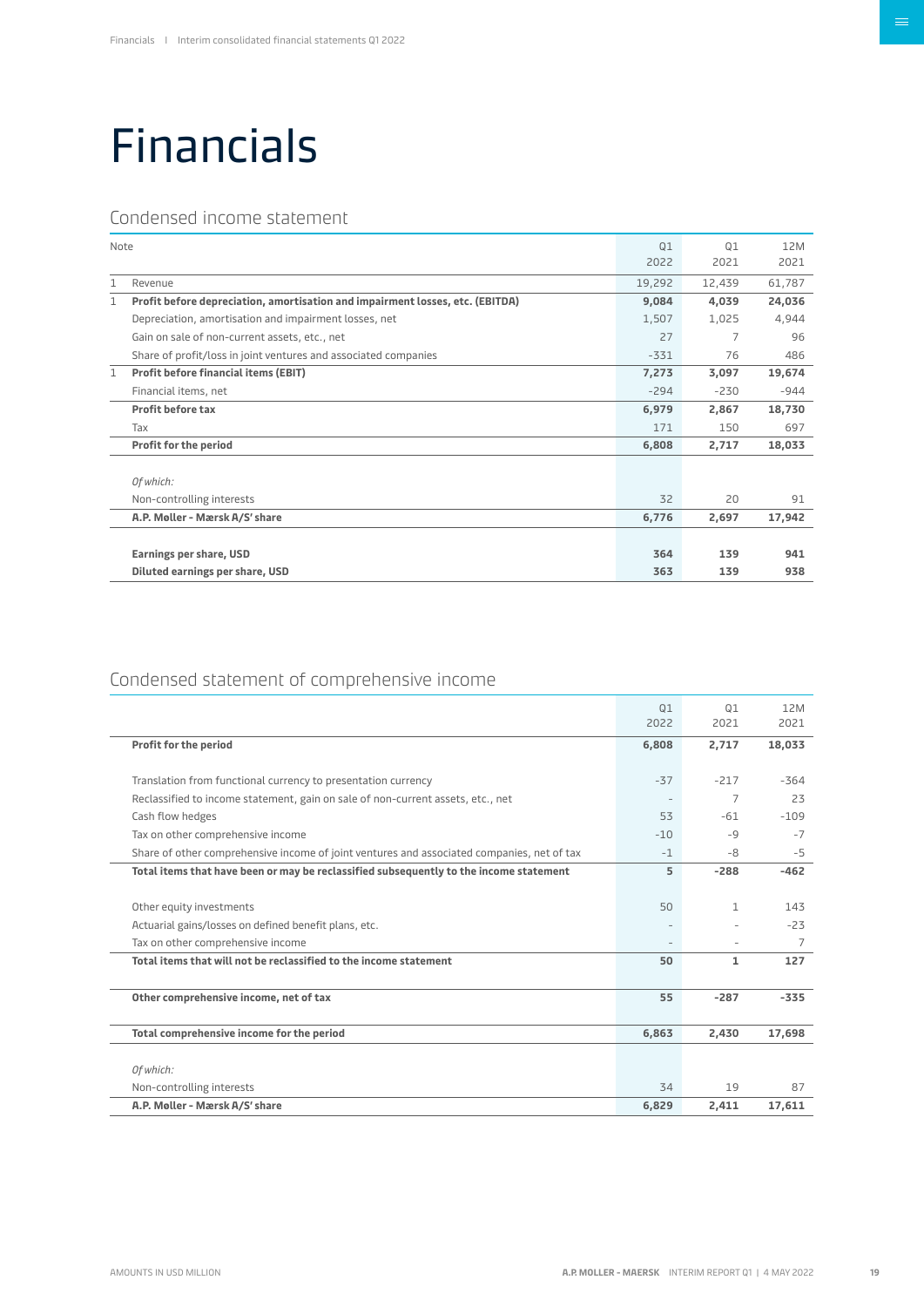# <span id="page-19-0"></span>Condensed balance sheet at 31 March

|                                    | 31 March<br>2022 | 31 March<br>2021 | 12M<br>2021 |
|------------------------------------|------------------|------------------|-------------|
| Intangible assets                  | 5,676            | 5,019            | 5,769       |
| Property, plant and equipment      | 27,588           | 26,395           | 27,303      |
| Right-of-use assets                | 10,177           | 7,963            | 9,906       |
|                                    |                  |                  |             |
| Financial non-current assets, etc. | 2,800            | 2,995            | 3,135       |
| Deferred tax                       | 366              | 256              | 356         |
| <b>Total non-current assets</b>    | 46,607           | 42,628           | 46,469      |
|                                    |                  |                  |             |
| Inventories                        | 1,933            | 1,475            | 1,457       |
| Receivables, etc.                  | 12,036           | 5,996            | 12,111      |
| Securities                         | $\overline{c}$   | $\mathbf{1}$     | 3           |
| Cash and bank balances             | 12,107           | 6,418            | 11,832      |
| Assets held for sale               | 346              | 216              | 399         |
| <b>Total current assets</b>        | 26,424           | 14,106           | 25,802      |
| <b>Total assets</b>                | 73,031           | 56,734           | 72,271      |

|                                                  | 31 March | 31 March | 12M    |
|--------------------------------------------------|----------|----------|--------|
|                                                  | 2022     | 2021     | 2021   |
| Equity attributable to A.P. Møller - Mærsk A/S   | 43,867   | 30,918   | 44,508 |
| Non-controlling interests                        | 1,073    | 987      | 1,080  |
| <b>Total equity</b>                              | 44,940   | 31,905   | 45,588 |
|                                                  |          |          |        |
| Lease liabilities, non-current                   | 8,192    | 7,039    | 8,153  |
| Borrowings, non-current                          | 4,175    | 5,092    | 4,315  |
| Other non-current liabilities                    | 2,149    | 1,875    | 2,122  |
| <b>Total non-current liabilities</b>             | 14,516   | 14,006   | 14,590 |
|                                                  |          |          |        |
| Lease liabilities, current                       | 2,684    | 1,384    | 2,398  |
| Borrowings, current                              | 199      | 946      | 469    |
| Other current liabilities                        | 10,513   | 8,407    | 8,982  |
| Liabilities associated with assets held for sale | 179      | 86       | 244    |
| <b>Total current liabilities</b>                 | 13,575   | 10,823   | 12,093 |
| <b>Total liabilities</b>                         | 28,091   | 24,829   | 26,683 |
| <b>Total equity and liabilities</b>              | 73,031   | 56,734   | 72,271 |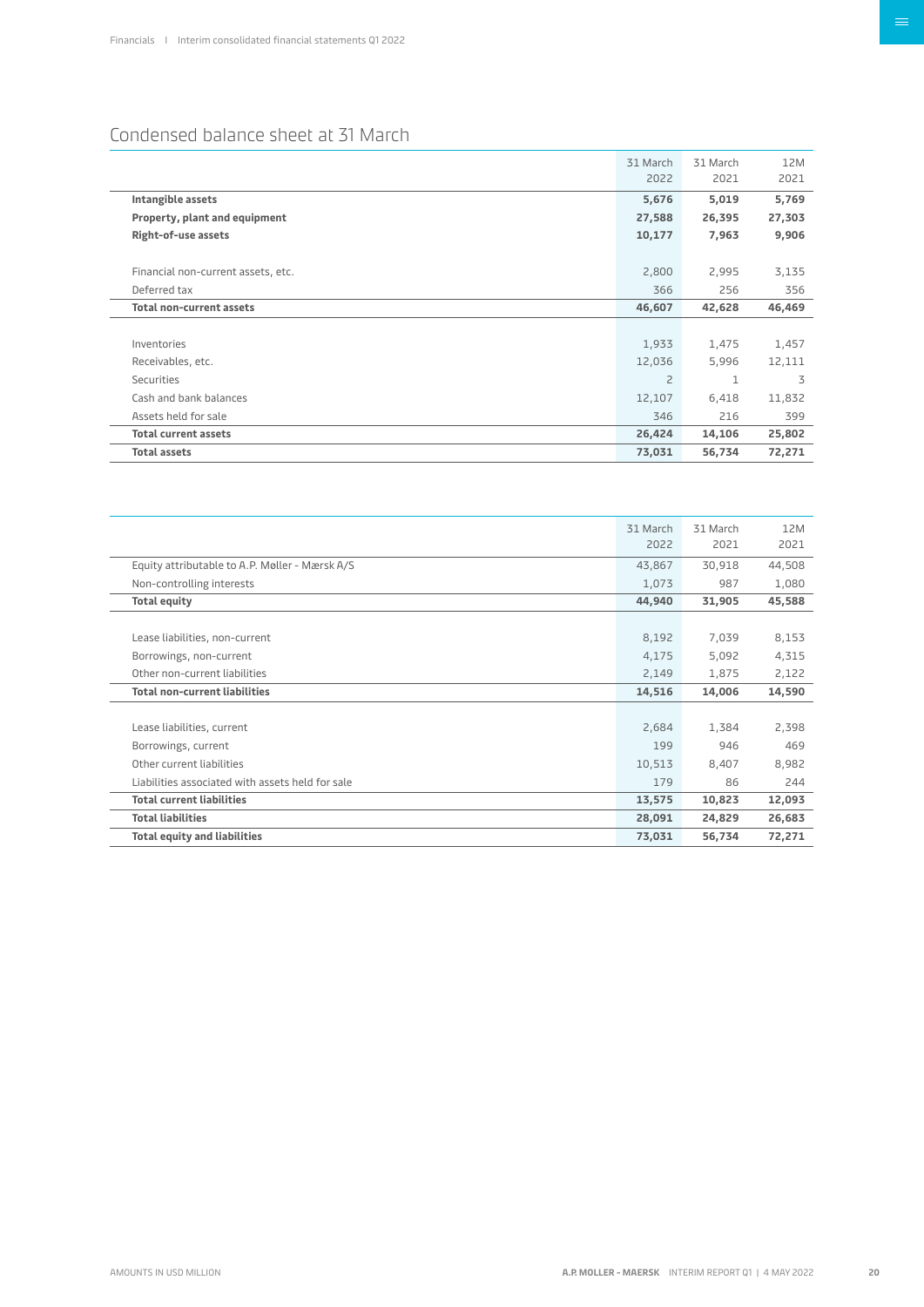# <span id="page-20-0"></span>Condensed cash flow statement

| Note |                                                                         | Q1<br>2022 | Q1<br>2021   | 12M<br>2021 |
|------|-------------------------------------------------------------------------|------------|--------------|-------------|
|      | Profit before financial items                                           | 7,273      | 3,097        | 19,674      |
| 4    | Non-cash items, etc.                                                    | 2,115      | 883          | 4,540       |
|      | Change in working capital                                               | $-1,069$   | $-459$       | $-1,610$    |
|      | Cash flow from operating activities before tax                          | 8,319      | 3,521        | 22,604      |
|      | Taxes paid                                                              | $-98$      | $-88$        | $-582$      |
|      | Cash flow from operating activities                                     | 8,221      | 3,433        | 22,022      |
|      | Purchase of intangible assets and property, plant and equipment (CAPEX) | $-1,354$   | $-329$       | $-2,976$    |
|      | Sale of intangible assets and property, plant and equipment             | 43         | 35           | 205         |
|      | Sale of other equity investments                                        | 20         | 4            | 8           |
| 3    | Acquisition of subsidiaries and activities                              | $-1$       |              | $-815$      |
|      | Sale of subsidiaries and activities                                     | 17         | $\mathbf{1}$ | 3           |
|      | Dividends received                                                      | 20         | 59           | 282         |
|      | Financial investments etc., net                                         | 1,106      | $-100$       | $-5,049$    |
|      | Cash flow used for investing activities                                 | $-149$     | $-330$       | $-8,342$    |
|      | Repayments of/proceeds from borrowings, net                             | $-16$      | $-483$       | $-1,934$    |
|      | Repayments of lease liabilities                                         | $-646$     | $-629$       | $-2,279$    |
|      | Financial payments, net                                                 | $-152$     | $-83$        | $-258$      |
|      | Financial expenses paid on lease liabilities                            | $-118$     | $-114$       | $-459$      |
|      | Purchase of own shares                                                  | $-631$     | -333         | $-1,956$    |
|      | Dividends distributed                                                   | $-5,945$   | $-889$       | $-1,017$    |
|      | Dividends distributed to non-controlling interests                      | $-3$       | $-12$        | $-91$       |
|      | Other equity transactions                                               | $-9$       | q            | 94          |
|      | Cash flow from financing activities                                     | $-7,520$   | $-2,534$     | $-7,900$    |
|      | Net cash flow for the period                                            | 552        | 569          | 5,780       |
|      | Cash and cash equivalents, beginning of period                          | 11,565     | 5,864        | 5,864       |
|      | Currency translation effect on cash and bank balances                   | $-33$      | $-12$        | $-79$       |
|      | Cash and cash equivalents, end of period                                | 12,084     | 6,421        | 11,565      |
|      | Of which classified as assets held for sale                             | $-6$       | $-20$        | -28         |
|      | Cash and cash equivalents, end of period                                | 12,078     | 6,401        | 11,537      |
|      |                                                                         |            |              |             |
|      | Cash and cash equivalents                                               |            |              |             |
|      | Cash and bank balances                                                  | 12,107     | 6,418        | 11,832      |
|      | Overdrafts                                                              | 29         | 17           | 295         |
|      | Cash and cash equivalents, end of period                                | 12,078     | 6,401        | 11,537      |

Cash and bank balances include USD 1.5bn (USD 1.0bn) relating to cash and bank balances in countries with exchange control or other restrictions. These funds are not readily available for general use by the parent company or other subsidiaries.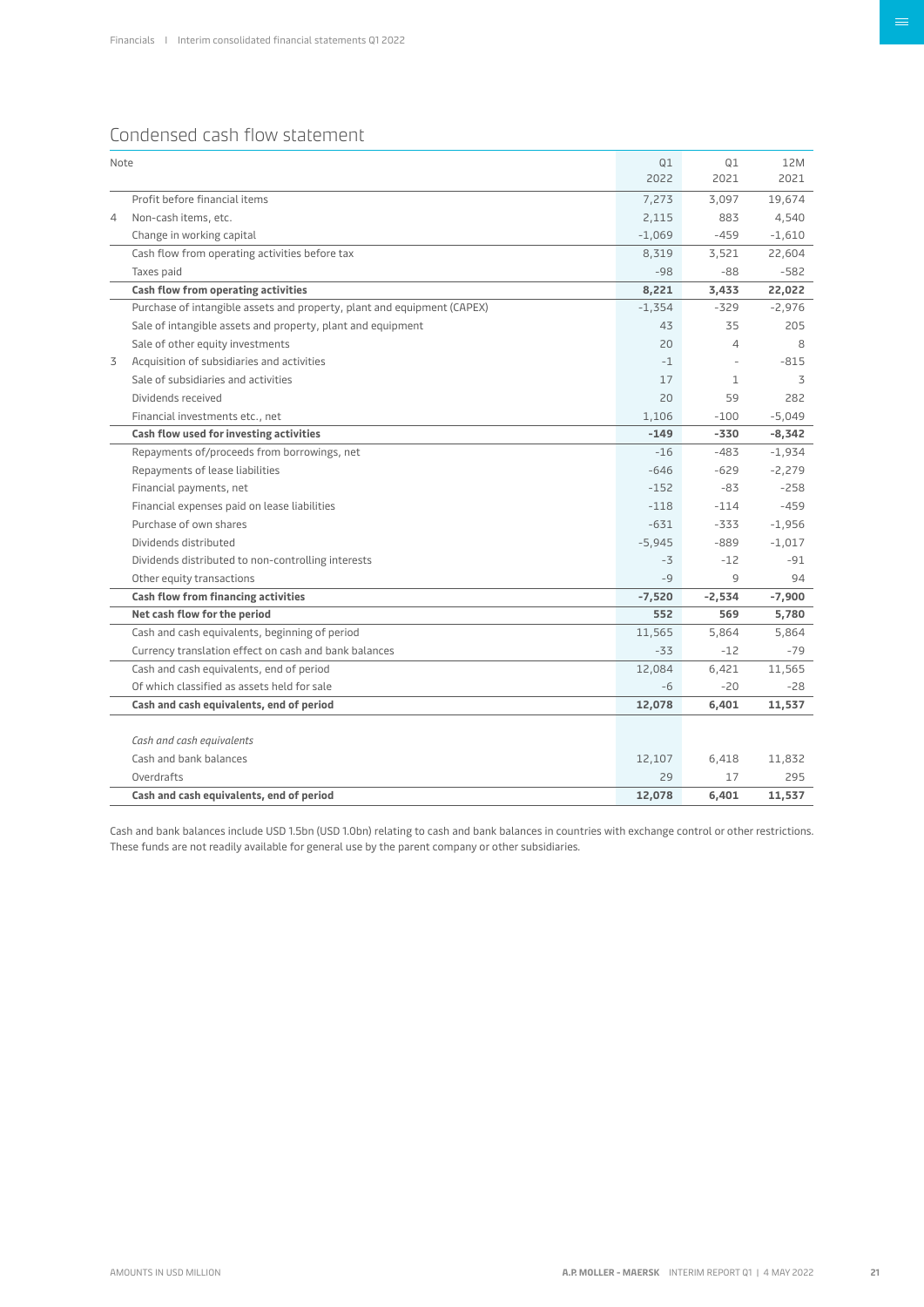# <span id="page-21-0"></span>Condensed statement of changes in equity

| A.P. Møller - Mærsk A/S |                                                                                    |                          |                             |                                                    |                          |                      |                |                                       |                 |
|-------------------------|------------------------------------------------------------------------------------|--------------------------|-----------------------------|----------------------------------------------------|--------------------------|----------------------|----------------|---------------------------------------|-----------------|
| Note                    |                                                                                    | Share<br>capital         | Trans-<br>lation<br>reserve | Reserve<br>for other<br>equity<br>invest-<br>ments | Reserve<br>for<br>hedges | Retained<br>earnings | Total          | Non-<br>con-<br>trolling<br>interests | Total<br>equity |
|                         | Equity 1 January 2022                                                              | 3,513                    | $-767$                      | 135                                                | $-160$                   | 41,787               | 44,508         | 1,080                                 | 45,588          |
|                         | Other comprehensive income,<br>net of tax                                          |                          | $-38$                       | 50                                                 | 42                       | $-1$                 | 53             | $\overline{c}$                        | 55              |
|                         | Profit for the period                                                              | $\overline{\phantom{a}}$ | $\overline{\phantom{a}}$    |                                                    | $\overline{\phantom{a}}$ | 6,776                | 6,776          | 32                                    | 6,808           |
|                         | <b>Total comprehensive income</b><br>for the period                                | $\overline{\phantom{a}}$ | -38                         | 50                                                 | 42                       | 6,775                | 6,829          | 34                                    | 6,863           |
|                         |                                                                                    |                          |                             |                                                    |                          |                      |                |                                       |                 |
|                         | Dividends to shareholders                                                          |                          |                             |                                                    | L.                       | $-6,845$             | $-6,845$       | $-11$                                 | $-6,856$        |
|                         | Value of share-based payment                                                       |                          |                             |                                                    |                          | 5                    | 5              |                                       | 5               |
|                         | Sale of non-controlling interests                                                  |                          |                             |                                                    |                          |                      | $\overline{a}$ | -30                                   | $-30$           |
| $\overline{c}$          | Purchase of own shares                                                             |                          |                             |                                                    |                          | $-631$               | $-631$         |                                       | $-631$          |
|                         | Sale of own shares                                                                 |                          |                             |                                                    |                          | 1                    | $\mathbf{1}$   |                                       | 1               |
|                         | Transfer of gain/loss on disposal<br>of equity investments to retained<br>earnings |                          | ÷,                          | $-14$                                              | ÷,                       | 14                   |                |                                       |                 |
|                         | <b>Total transactions with</b>                                                     |                          |                             |                                                    |                          |                      |                |                                       |                 |
|                         | shareholders                                                                       | $\overline{\phantom{a}}$ | ٠                           | $-14$                                              | $\overline{\phantom{a}}$ | $-7,456$             | $-7,470$       | $-41$                                 | $-7,511$        |
|                         |                                                                                    |                          |                             |                                                    |                          |                      |                |                                       |                 |
|                         | Equity 31 March 2022                                                               | 3,513                    | $-805$                      | 171                                                | $-118$                   | 41,106               | 43,867         | 1,073                                 | 44,940          |
|                         | Equity 1 January 2021                                                              | 3,632                    | $-432$                      | $-6$                                               | $-42$                    | 26,698               | 29,850         | 1,004                                 | 30,854          |
|                         | Other comprehensive income,<br>net of tax                                          |                          | $-208$                      | $\overline{c}$                                     | $-70$                    | $-10$                | $-286$         | $-1$                                  | $-287$          |
|                         | Profit for the period                                                              |                          | L.                          | $\overline{a}$                                     | i.                       | 2,697                | 2,697          | 20                                    | 2,717           |
|                         | Total comprehensive income<br>for the period                                       | $\overline{\phantom{a}}$ | $-208$                      | 2                                                  | $-70$                    | 2,687                | 2,411          | 19                                    | 2,430           |
|                         |                                                                                    |                          |                             |                                                    |                          |                      |                |                                       |                 |
|                         | Dividends to shareholders                                                          |                          |                             |                                                    | L,                       | $-1,017$             | $-1,017$       | $-45$                                 | $-1,062$        |
|                         | Value of share-based payment                                                       |                          |                             |                                                    |                          | $\overline{c}$       | 2              |                                       | 2               |
|                         | Purchase of own shares                                                             |                          |                             |                                                    |                          | $-333$               | $-333$         |                                       | $-333$          |
|                         | Sale of own shares                                                                 |                          |                             | $\overline{\phantom{a}}$                           |                          | 5                    | 5              |                                       | 5               |
|                         | Capital increases and decreases                                                    |                          |                             |                                                    |                          |                      |                | 9                                     | 9               |
|                         | Transfer of gain/loss on disposal<br>of equity investments to retained<br>earnings |                          |                             | $-2$                                               |                          | $\overline{c}$       |                |                                       |                 |
|                         | <b>Total transactions with</b><br>shareholders                                     |                          | ÷                           | $-2$                                               | ä,                       | $-1,341$             | $-1,343$       | $-36$                                 | $-1,379$        |
|                         |                                                                                    |                          |                             |                                                    |                          |                      |                |                                       |                 |
|                         | Equity 31 March 2021                                                               | 3,632                    | $-640$                      | $-6$                                               | $-112$                   | 28,044               | 30,918         | 987                                   | 31,905          |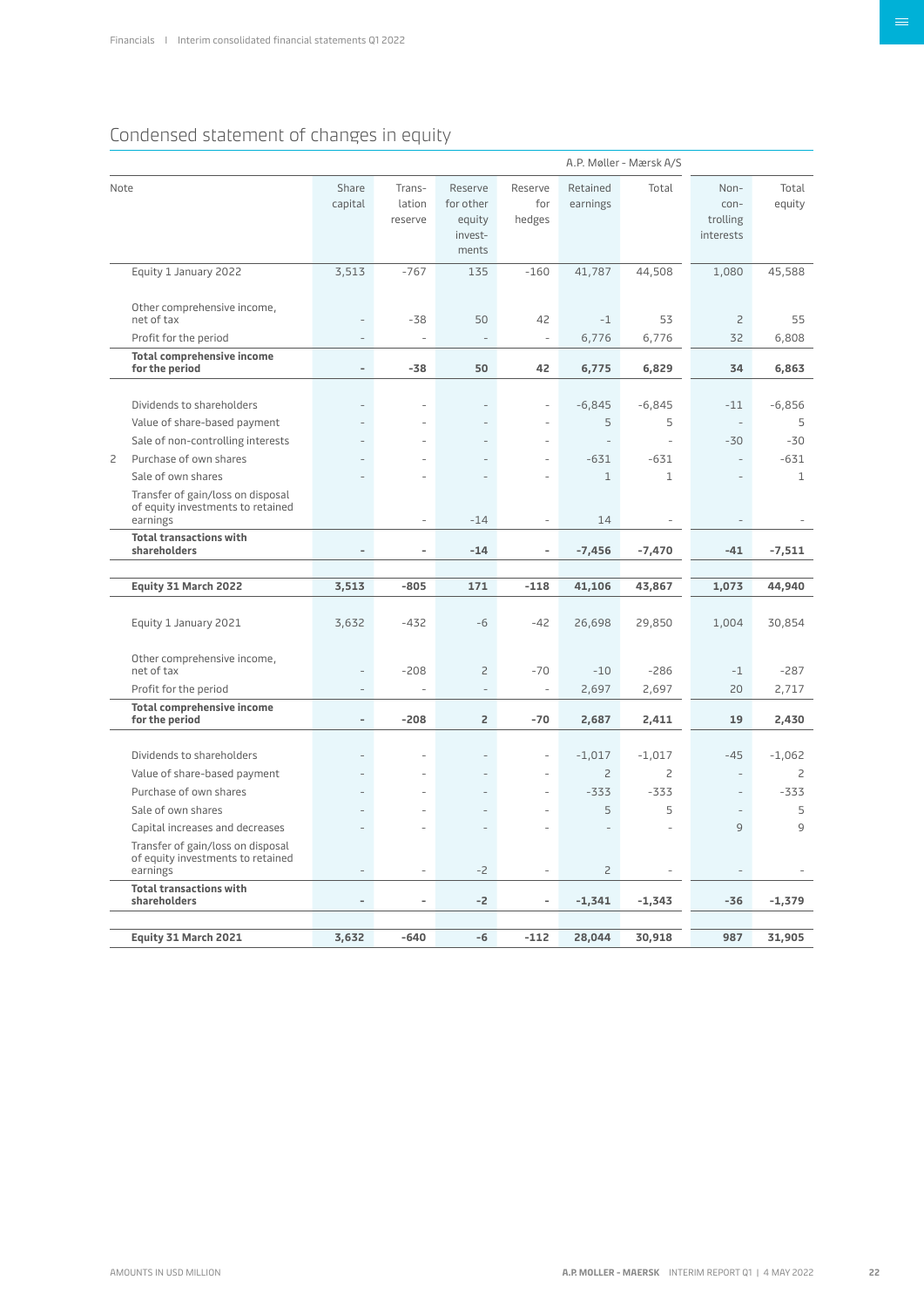# <span id="page-22-0"></span>Note 1 Segment information

|                                                                                  | Ocean  | Logistics<br>& Services | Terminals | Towage &<br>Maritime<br><b>Services</b> | Unallo-<br>cated<br>items | Elimi-<br>nations        | Consoli-<br>dated<br>total |
|----------------------------------------------------------------------------------|--------|-------------------------|-----------|-----------------------------------------|---------------------------|--------------------------|----------------------------|
| 01 2022                                                                          |        |                         |           |                                         |                           |                          |                            |
| External revenue                                                                 | 15,000 | 2,918                   | 902       | 446                                     | 26                        | $\overline{\phantom{a}}$ | 19,292                     |
| Inter-segment revenue                                                            | 570    | $-39$                   | 229       | 109                                     | 7                         | $-876$                   |                            |
| <b>Total revenue</b>                                                             | 15,570 | 2,879                   | 1,131     | 555                                     | 33                        | $-876$                   | 19,292                     |
| Profit before depreciation, amortisation<br>and impairment losses, etc. (EBITDA) | 8,214  | 319                     | 456       | 79                                      | 17                        | $-1$                     | 9,084                      |
| <b>Profit before financial items (EBIT)</b>                                      | 7,072  | 183                     | $-73$     | 69                                      | 16                        | 6                        | 7,273                      |
| Key metrics                                                                      |        |                         |           |                                         |                           |                          |                            |
| Invested capital                                                                 | 31,805 | 3,191                   | 7,772     | 2,691                                   | $-252$                    | $-40$                    | 45,167                     |
| Gross capital expenditures, excl. acquisitions<br>and divestments (CAPEX)        | 1,156  | 34                      | 80        | 81                                      | 7                         | $-4$                     | 1,354                      |

|                                                                                  | Ocean  | Logistics<br>& Services | Terminals | Towage &<br>Maritime<br><b>Services</b> | Unallo-<br>cated<br>items | Elimi-<br>nations        | Consoli-<br>dated<br>total |
|----------------------------------------------------------------------------------|--------|-------------------------|-----------|-----------------------------------------|---------------------------|--------------------------|----------------------------|
| 01 2021                                                                          |        |                         |           |                                         |                           |                          |                            |
| External revenue                                                                 | 9,307  | 1,996                   | 691       | 425                                     | 20                        | $\overline{\phantom{a}}$ | 12,439                     |
| Inter-segment revenue                                                            | 171    | 49                      | 224       | 98                                      | 4                         | $-546$                   |                            |
| <b>Total revenue</b>                                                             | 9,478  | 2,045                   | 915       | 523                                     | 24                        | $-546$                   | 12,439                     |
| Profit before depreciation, amortisation<br>and impairment losses, etc. (EBITDA) | 3,444  | 205                     | 323       | 89                                      | $-20$                     | $-2$                     | 4,039                      |
| <b>Profit before financial items (EBIT)</b>                                      | 2,700  | 139                     | 239       | 41                                      | $-23$                     | 1                        | 3,097                      |
|                                                                                  |        |                         |           |                                         |                           |                          |                            |
| Key metrics                                                                      |        |                         |           |                                         |                           |                          |                            |
| Invested capital                                                                 | 27,026 | 1,692                   | 8.785     | 2,465                                   | $-87$                     | $-52$                    | 39,829                     |
| Gross capital expenditures, excl. acquisitions<br>and divestments (CAPEX)        | 193    | 21                      | 69        | 49                                      | 1                         | $-4$                     | 329                        |

| USD million                             | Types of revenue                   | Q1     | Q1       | 12M    |
|-----------------------------------------|------------------------------------|--------|----------|--------|
|                                         |                                    | 2022   | 2021     | 2021   |
| Ocean                                   | Freight revenue                    | 13,560 | 8,202    | 42,374 |
|                                         | Other revenue, including hubs      | 2,010  | 1,276    | 5,858  |
| Logistics & Services                    | Managed by Maersk                  | 514    | 348      | 1,578  |
|                                         | Fulfilled by Maersk                | 797    | 457      | 2,320  |
|                                         | Transported by Maersk              | 1,568  | 1,240    | 5,932  |
| Terminals                               | <b>Terminal services</b>           | 1,131  | 915      | 4,000  |
| Towage & Maritime Services              | Towage services                    | 192    | 181      | 740    |
|                                         | Sale of containers and spare parts | 141    | 199      | 690    |
|                                         | Offshore supply services           | 83     | 54       | 301    |
|                                         | Other shipping activities          | 66     | 68       | 269    |
|                                         | Other services                     | 73     | 21       | 82     |
| Unallocated activities and eliminations | $-843$                             | $-522$ | $-2,357$ |        |
| <b>Total revenue</b>                    |                                    | 19,292 | 12,439   | 61,787 |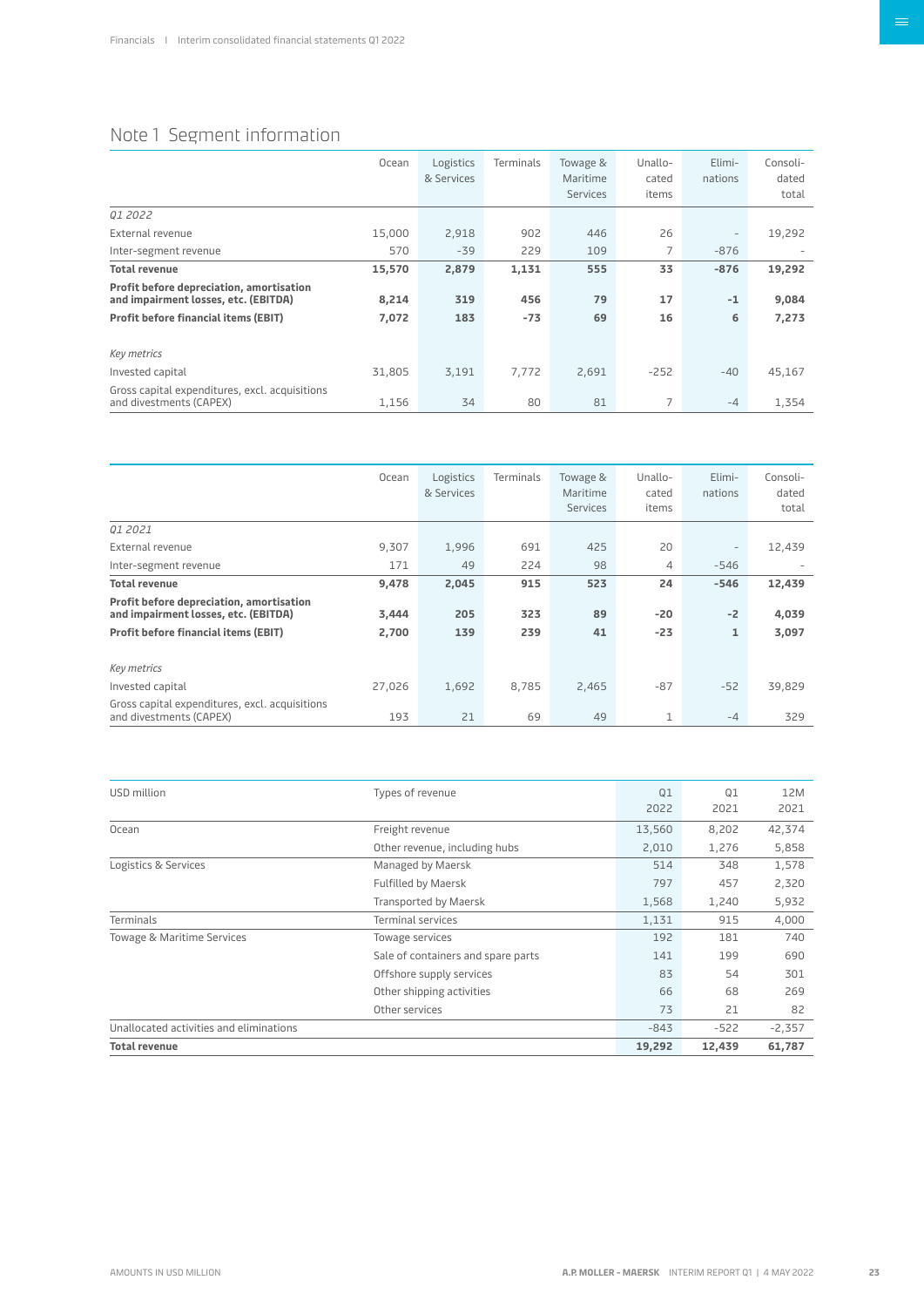# Note 2 Share capital

## Development in the number of shares:

|                |                   | A shares of    |                             | B shares of |                    | Nominal value            |  |
|----------------|-------------------|----------------|-----------------------------|-------------|--------------------|--------------------------|--|
|                | <b>DKK 1.000</b>  | <b>DKK 500</b> | DKK 1.000<br><b>DKK 500</b> |             | <b>DKK</b> million | USD million              |  |
| 1 January 2021 | 10,599,293        | 216            | 9,432,463                   | 166         | 20,032             | 3,632                    |  |
| 31 March 2021  | 10,599,293<br>216 |                | 9,432,463                   | 166         | 20,032             | 3,632                    |  |
|                |                   |                |                             |             |                    |                          |  |
| 1 January 2022 | 10,468,107        | 216            | 8,907,718                   | 166         | 19.376             | 3,513                    |  |
| Conversion     |                   | $-2$           | 3                           | -6          |                    | $\overline{\phantom{a}}$ |  |
| 31 March 2022  | 10,468,108        | 214            | 8,907,721                   | 160         | 19,376             | 3,513                    |  |

All shares are fully issued and paid up.

One A share of DKK 1,000 holds two votes. B shares have no voting rights.

At the Annual General Meeting of A.P. Møller - Mærsk A/S on 15 March 2022, the shareholders decided on the cancellation of treasury shares, whereby the share capital will be decreased from nominally DKK 19,376,016,000 with nominally DKK 688,855,000 in total, divided into 133,779 A shares and 535,076 B shares of DKK 1,000 to nominally DKK 18,707,161,000. The cancellation is expected to be completed during Q2 2022.

Development in the holding of treasury shares:

|                  | No. of shares of DKK 1,000 |         | Nominal value DKK million |                | % of share capital |       |
|------------------|----------------------------|---------|---------------------------|----------------|--------------------|-------|
| Treasury shares  | 2022                       | 2021    | 2022                      | 2021           | 2022               | 2021  |
| A shares         |                            |         |                           |                |                    |       |
| 1 January        | 120,494                    | 119,176 | 121                       | 119            | 0.62%              | 0.59% |
| <b>Additions</b> | 30,451<br>28,325           |         | 28                        | 30             | 0.15%              | 0.16% |
| 31 March         | 148,819                    | 149,627 | 149                       | 149            | 0.77%              | 0.75% |
|                  |                            |         |                           |                |                    |       |
| <b>B</b> shares  |                            |         |                           |                |                    |       |
| 1 January        | 549,587                    | 505,281 | 550                       | 505            | 2.84%              | 2.52% |
| <b>Additions</b> | 158,288                    | 121,805 | 158                       | 122            | 0.81%              | 0.61% |
| Disposals        | 642                        | 6,538   | 1                         | $\overline{7}$ | 0.00%              | 0.03% |
| 31 March         | 620,548<br>707,233         |         | 707                       | 620            | 3.65%              | 3.10% |

The share buy-back programme is carried out with the purpose to adjust the capital structure of the company. Shares which are not used for hedging purposes for the long-term incentive programmes will be proposed cancelled at the Annual General Meetings.

Disposals of treasury shares are related to the share option plans and the restricted shares plan.

From 1 January 2022 to 31 March 2022, A.P. Moller - Maersk has bought back 14,083 A shares, with a nominal value of DKK 14m, and 42,740 B shares, with a nominal value of DKK 43m, as treasury shares from A.P. Møller Holding A/S, which is considered a related party.

The dividend of DKK 2,500 per share of DKK 1,000 – a total of DKK 46.8bn is equivalent to USD 6.9bn excluding treasury shares. Of this, USD 6.0bn was paid to shareholders on 18 March 2022, and the withholding tax of USD 900m is payable in Q2 2022. Payment of dividends to shareholders does not trigger taxes for A.P. Moller - Maersk.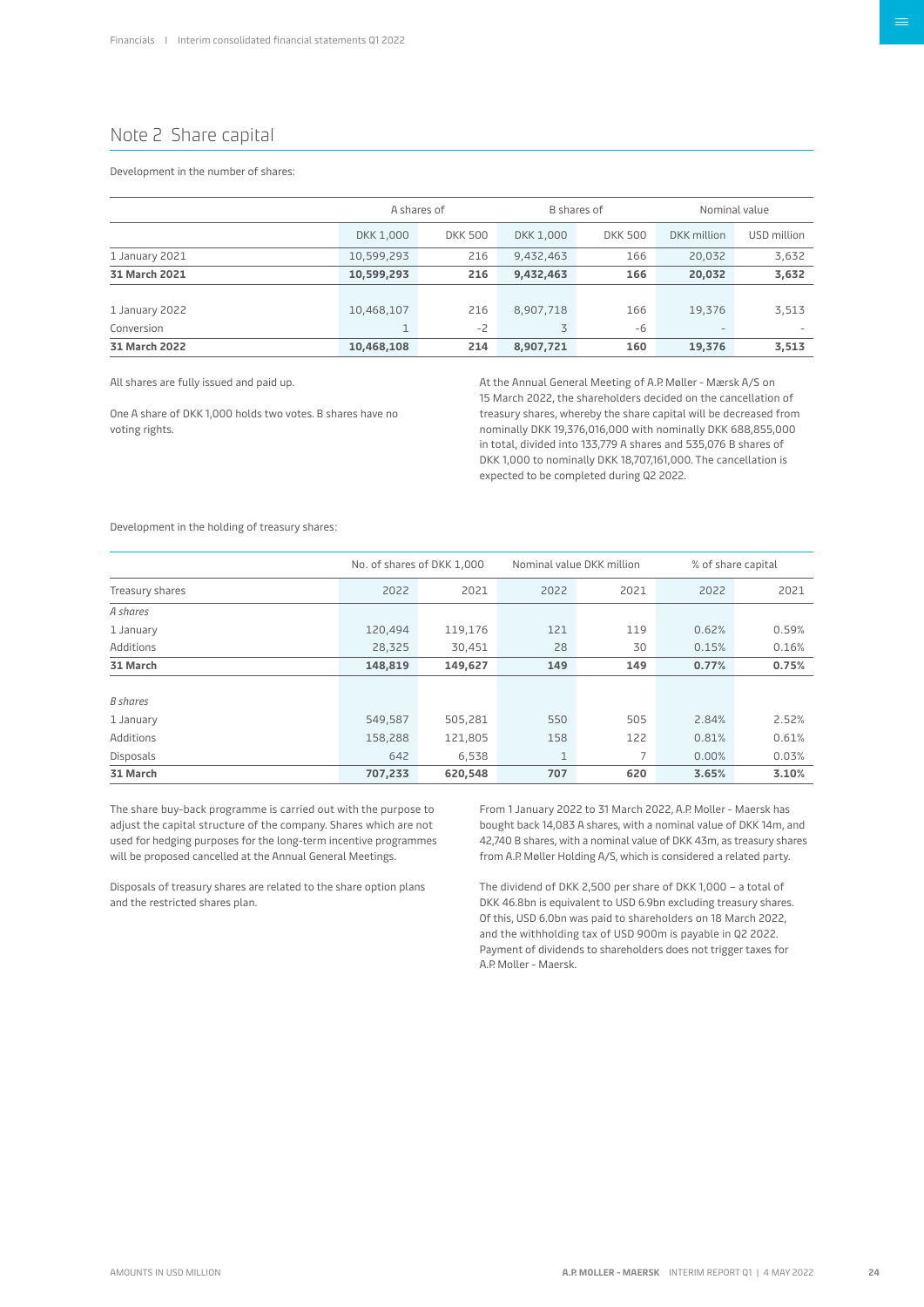# Note 3 Acquisitions of subsidiaries

#### **Acquisitions during Q1 2022**

#### *Pilot Freight Services (Logistics & Services)*

On 9 February 2022, the Group announced the intention to acquire 100% of the shares in Pilot Freight Services, a US-based first, middle and last mile cross-border solutions provider. The acquisition was completed in early May. Pilot have specialised in the big and bulky freight segment in North America. Pilot Freight Services will add specific new services within the fast-growing big and bulky e-commerce segment, thus increasing cross-selling opportunities. It will also create significant cost synergies by leveraging capabilities across the different parts of service solutions. The total enterprise value is USD 1.7bn.

#### **Other**

#### *Senator International (Logistics & Services)*

On 2 November 2021, it was announced that the Group intends to acquire 100% of the shares in Senator International, a wellrenowned German air-based freight carrier company. Senator International will contribute with offerings within air freight out of Europe into the USA and Asia, and thereby add strong capabilities and geographical reach to the integrator vision. The estimated enterprise value is USD 644m. The acquisition is expected to close during Q2 2022.

#### *Grindrod Intermodal Group (Logistics & Services)*

On 15 November 2021, it was announced that the Group will partner with Grindrod Intermodal Group. The Group will have a controlling interest of 51%. The Grindrod International Group is a well-known and trusted partner in South Africa that offers a range of logistics and services offerings. The estimated enterprise value is USD 13m. The acquisition is expected to close during Q3 2022.

#### *LF Logistics Holdings Limited (Logistics & Services)*

On 22 December 2021, it was announced that the Group intends to acquire 100% of the shares in LF Logistics Holdings Limited, a leading omnichannel fulfilment contract logistics company in Asia Pacific. The acquisition will further strengthen A.P. Moller - Maersk's capabilities as an integrated container logistics company, offering global end-to-end supply chain solutions to its customers.

The estimated enterprise value is USD 3.6bn. In addition to the enterprise value, an earn-out with a total value of up to USD 160m related to future financial performance has been agreed as part of the transaction.

The acquisition is subject to regulatory approvals and the transaction is expected to close during Q3 2022.

# Note 4 Commitments

The total commitment across segments is USD 4bn (USD 2bn), mainly related to investments for new methanol container vessels, wind installation vessels, tugs and aircraft.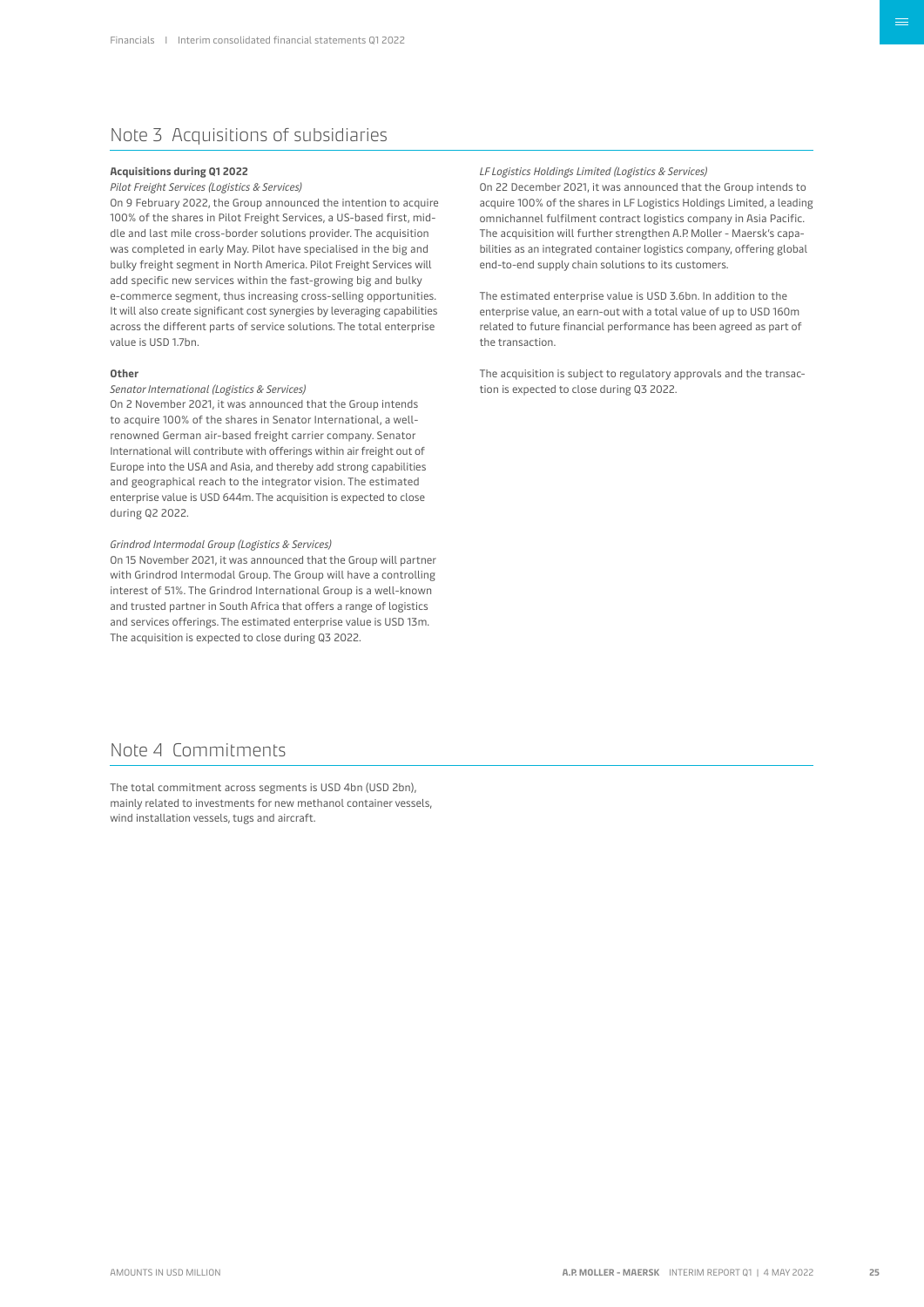# Note 5 Accounting policies, judgements and significant estimates

The interim consolidated financial statements have been prepared in accordance with IAS 34 Interim Financial Reporting as issued by the International Accounting Standards Board (IASB) and adopted by the EU and additional Danish disclosure requirements for interim financial reporting of listed companies.

The accounting policies, judgements and significant estimates are consistent with those applied in the Annual Report 2021.

#### **Change to reportable segments**

As part of the refinement of A.P. Moller - Maersk's segment structure, changes to the segment structure have been made. The changes involve moving the Svitzer activity from Terminals & Towage to Manufacturing & Others. In addition, the Manufacturing & Other segment has been renamed Towage & Maritime Services, while the Terminals & Towage segment has been renamed Terminals. Comparison figures for note 1 have been restated as if the change had been implemented in 2021. The reportable segments are disclosed below.

The allocation of business activities into segments reflects A.P. Moller - Maersk's character as an integrated container logistics business and is in line with the internal management reporting.

#### The reportable segments are as follows:

| Ocean                                 | Global container shipping activities including strategic transhipment hubs and sale of bunker oil                                            |
|---------------------------------------|----------------------------------------------------------------------------------------------------------------------------------------------|
| <b>Logistics &amp; Services</b>       | Freight forwarding supply chain management, inland haulage and other logistics services                                                      |
| <b>Terminals</b>                      | Gateway terminal activities                                                                                                                  |
| <b>Towage &amp; Maritime Services</b> | Towage and related marine activities, production of reefer containers, providing offshore supply service<br>and trading and other businesses |

## **Russia/Ukraine impact**

Because of the Russian invasion of Ukraine on 24 February 2022, A.P. Moller - Maersk has decided to withdraw from doing business in Russia.

As a result, the recoverable amounts of assets in Russia and Ukraine have been reassessed, impairment losses have been recognised, and provisions have been made to cover costs relating to the withdrawal from operations. This has negatively impacted EBIT by USD 718m, of which USD 627m was impairment losses and USD 91m was operating costs.

Warehouses in the Logistics & Services segment, the GPI investment in the Terminals segment, and tugboats in the Towage & Maritime Services segment have been fully written down.

The impact has been classified as non-cash items in the cash flow statement.

The details of the income statement impact are as follows:

| Operating segment             | Impacted area                                                    | Q1 2022 |  |
|-------------------------------|------------------------------------------------------------------|---------|--|
| Ocean                         | Impairments of containers, write-down of receivables, provisions | 162     |  |
| Logistics & Services          | Impairments of warehouses, write-down of receivables, provisions | 53      |  |
| Terminals                     | Impairments of investment in joint venture                       | 485     |  |
| Towage & Maritime Services    | Impairments of tugboats                                          | 18      |  |
| Total income statement impact |                                                                  |         |  |

For further information refer to Review Q1 2022 in the Management review.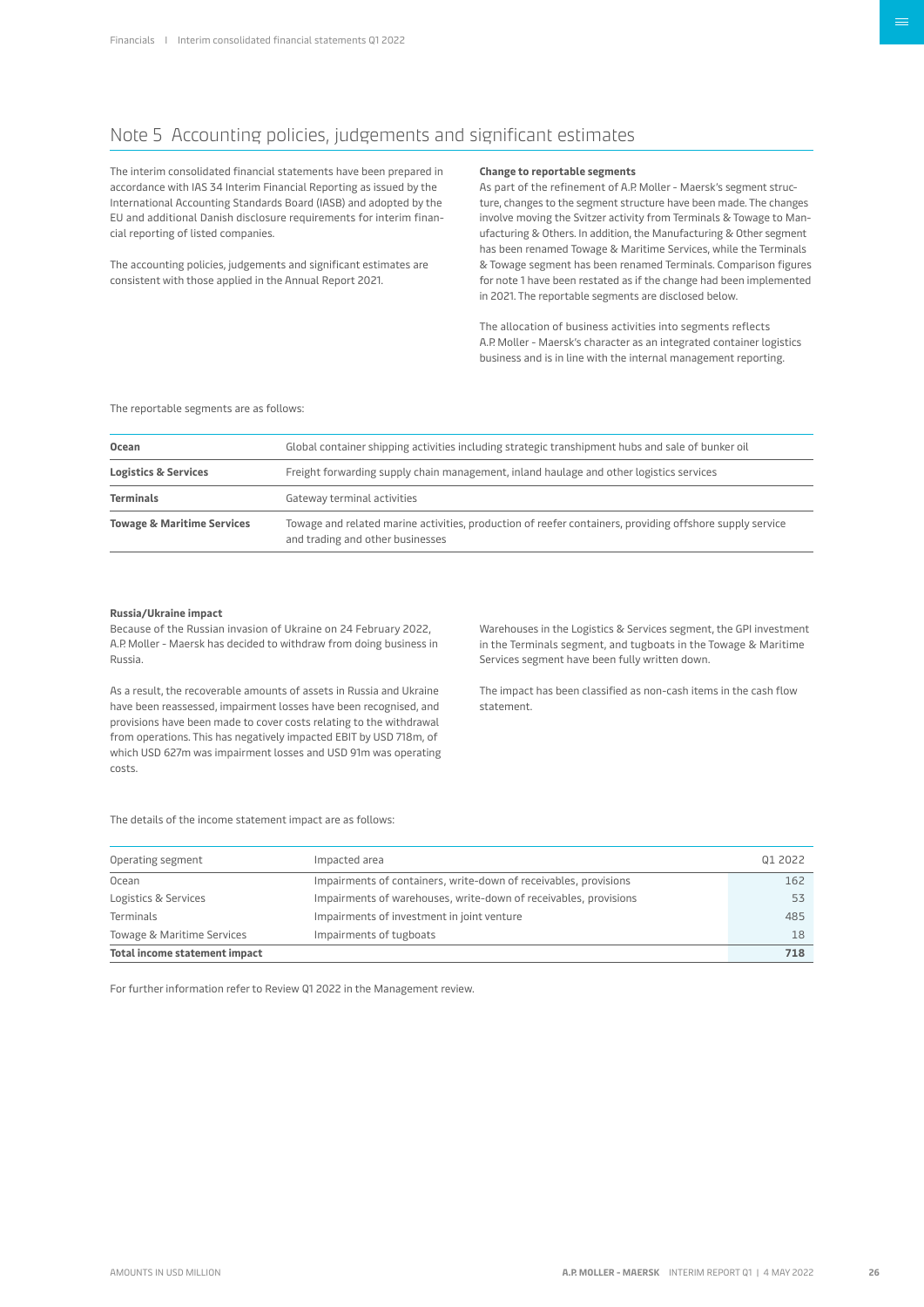# <span id="page-26-0"></span>Additional information

# Quarterly summary

|                                                                              | Q1       | Q4       | Q3       | Q2       | Q1       |
|------------------------------------------------------------------------------|----------|----------|----------|----------|----------|
| Income statement                                                             | 2022     | 2021     | 2021     | 2021     | 2021     |
| Revenue                                                                      | 19,292   | 18,506   | 16,612   | 14,230   | 12,439   |
| Profit before depreciation, amortisation and impairment losses etc. (EBITDA) | 9,084    | 7,990    | 6,943    | 5,064    | 4,039    |
| Depreciation, amortisation and impairment losses, net                        | 1,507    | 1,626    | 1,206    | 1,087    | 1,025    |
| Gain on sale of non-current assets etc., net                                 | 27       | 50       | 27       | 12       | 7        |
| Share of profit/loss in joint ventures and associated companies              | $-331$   | 220      | 95       | 95       | 76       |
| Profit before financial items (EBIT)                                         | 7,273    | 6,634    | 5,859    | 4,084    | 3,097    |
| Financial items, net                                                         | $-294$   | $-343$   | $-185$   | $-186$   | $-230$   |
| Profit before tax                                                            | 6,979    | 6,291    | 5,674    | 3,898    | 2,867    |
| Tax                                                                          | 171      | 182      | 213      | 152      | 150      |
| Profit for the period                                                        | 6,808    | 6,109    | 5,461    | 3,746    | 2,717    |
| A.P. Møller - Mærsk A/S' share                                               | 6,776    | 6,094    | 5,438    | 3,713    | 2,697    |
| Underlying profit <sup>1</sup>                                               | 7,469    | 6,278    | 5,448    | 3,732    | 2,712    |
| <b>Balance sheet</b>                                                         |          |          |          |          |          |
| Total assets                                                                 | 73,031   | 72,271   | 65,394   | 60,040   | 56,734   |
| Total equity                                                                 | 44,940   | 45,588   | 39,771   | 35,282   | 31,905   |
| Invested capital                                                             | 45,167   | 44,043   | 42,876   | 41,481   | 39,829   |
| Net interest-bearing debt                                                    | $-689$   | $-1,530$ | 3,123    | 6,216    | 7,746    |
| <b>Cash flow statement</b>                                                   |          |          |          |          |          |
| Cash flow from operating activities                                          | 8,221    | 7,880    | 6,572    | 4,137    | 3,433    |
| Capital lease instalments - repayments of lease liabilities                  | 646      | 586      | 611      | 453      | 629      |
| Gross capital expenditure, excl. acquisitions and divestments (CAPEX)        | 1,354    | 1,585    | 610      | 452      | 329      |
| Cash flow from financing activities                                          | $-7,520$ | $-1,370$ | $-1,853$ | $-2,143$ | $-2,534$ |
| Free cash flow                                                               | 6,014    | 5,637    | 5,298    | 3,230    | 2,372    |
| <b>Financial ratios</b>                                                      |          |          |          |          |          |
| Revenue growth                                                               | 55.1%    | 64.4%    | 67.5%    | 58.2%    | 30.0%    |
| EBITDA margin                                                                | 47.1%    | 43.2%    | 41.8%    | 35.6%    | 32.5%    |
| <b>EBIT</b> margin                                                           | 37.7%    | 35.8%    | 35.3%    | 28.7%    | 24.9%    |
| Cash conversion                                                              | 90%      | 99%      | 95%      | 82%      | 85%      |
| Return on invested capital after tax (ROIC) (last twelve months)             | 53.6%    | 45.3%    | 34.5%    | 23.7%    | 15.7%    |
| Equity ratio                                                                 | 61.5%    | 63.1%    | 60.8%    | 58.8%    | 56.2%    |
| Underlying ROIC <sup>1</sup> (last twelve months)                            | 55.4%    | 45.7%    | 34.5%    | 24.0%    | 15.9%    |
| Underlying EBITDA <sup>1</sup>                                               | 9,186    | 7,990    | 6,943    | 5,064    | 4,039    |
| Underlying EBITDA margin <sup>1</sup>                                        | 47.6%    | 43.2%    | 41.8%    | 35.6%    | 32.5%    |
| Underlying EBIT <sup>1</sup>                                                 | 7,937    | 6,804    | 5,842    | 4,070    | 3,092    |
| Underlying EBIT margin <sup>1</sup>                                          | 41.1%    | 36.8%    | 35.2%    | 28.6%    | 24.9%    |
| <b>Stock market ratios</b>                                                   |          |          |          |          |          |
| Earnings per share, USD                                                      | 364      | 324      | 287      | 194      | 139      |
| Diluted earnings per share, USD                                              | 363      | 323      | 287      | 193      | 139      |
| Cash flow from operating activities per share, USD                           | 442      | 414      | 348      | 215      | 178      |
| Share price (B share), end of period, DKK                                    | 20,370   | 23,450   | 17,385   | 18,025   | 14,735   |
| Share price (B share), end of period, USD                                    | 3,040    | 3,576    | 2,707    | 2,883    | 2,324    |
| Total market capitalisation, end of period, USD                              | 55,662   | 64,259   | 49,637   | 54,076   | 43,243   |

1 The figure stated for the period covers underlying profit and underlying financial ratios, adjusted for the net gains/losses from the sale of non-current assets etc. and net impairment losses as well as transaction, restructuring and integration costs related to major transactions. The adjustments are net of tax and include A.P. Moller - Maersk's share of mentioned items in joint ventures and associated companies.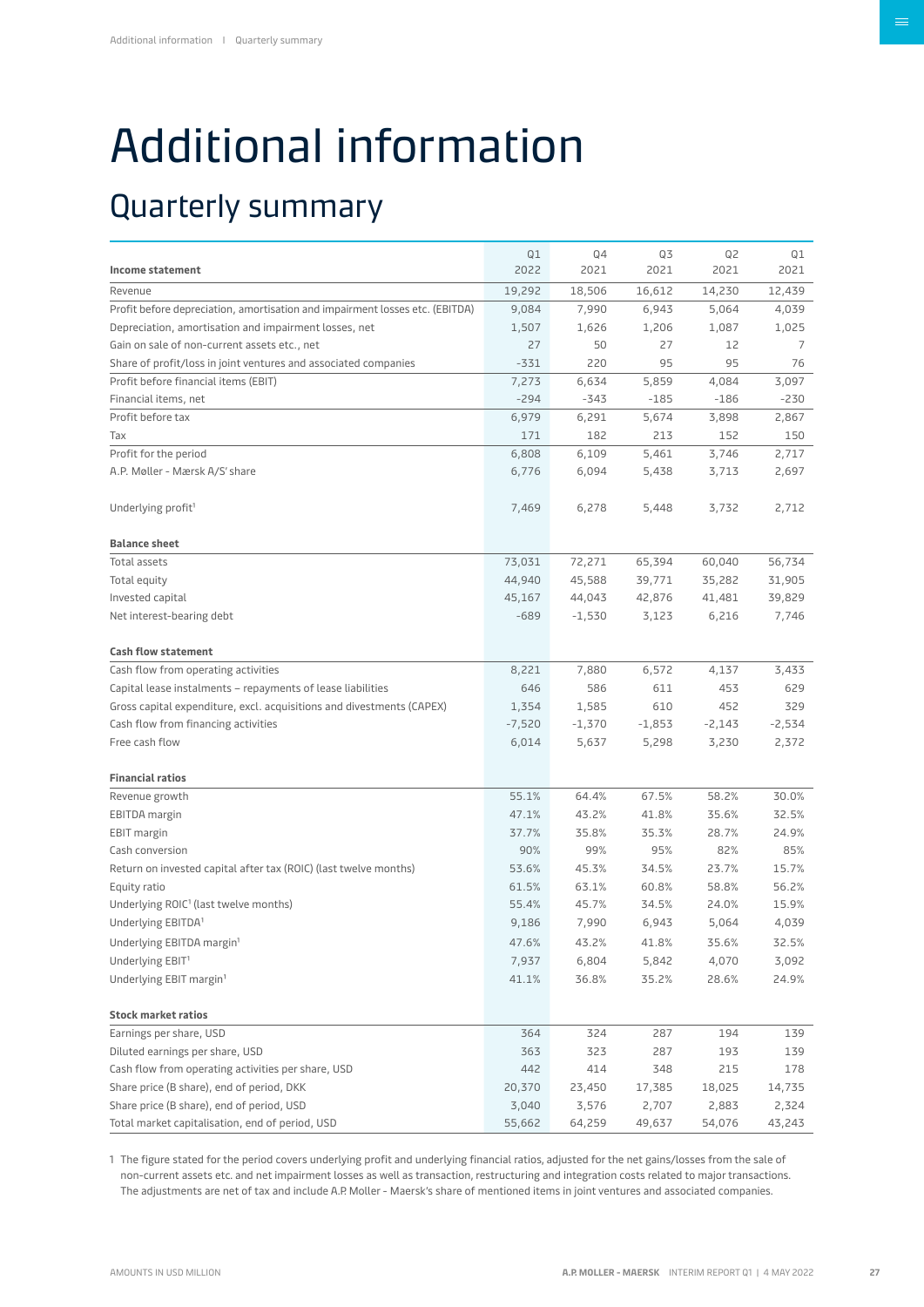# <span id="page-27-0"></span>Definition of terms

Technical terms, abbreviations and definitions of key figures and financial ratios.

## **Backhaul**

The direction of the trade route with the lowest volumes, whereas the opposite direction is referred to as headhaul.

#### **CAPEX**

Cash payments for intangible assets and property, plant and equipment, excluding acquisitions and divestments.

#### **Cash conversion**

Cash flow from operating activities to EBITDA ratio.

# **Cash flow from operating activities per share**

A.P. Moller - Maersk's operating cash flow from continuing operations divided by the number of shares (of DKK 1,000 each), excluding A.P. Moller - Maersk's holding of own shares.

## **Cost per move**

Includes cost (EBITDA less revenue less other income), depreciation and excludes IFRIC12 construction cost.

#### **EBIT**

Earnings Before Interest and Taxes.

#### **EBITA**

Earnings Before Interest, Tax and Amortisation.

#### **EBITDA**

Earnings Before Interest, Taxes, Depreciation and Amortisation.

Calculated as equity divided by total assets.

#### **Equity ratio**

**FFE**

Forty Foot container Equivalent unit.

# **Free cash flow (FCF)**

Comprised of cash flow from operating activities, purchase/sale of intangible assets and property, plant and equipment, dividends received, repayments of lease liabilities, financial payments and financial expenses paid on lease liabilities.

#### **Gross profit**

The sum of revenue, less variable costs and loss on debtors.

#### **Headhaul**

The direction of the trade route with the highest volumes, whereas the return direction is referred to as backhaul.

#### **Invested capital**

Segment operating assets less segment operating liabilities, including investments and deferred taxes related to the operation.

#### **kcbm**

The freight volume of the shipment for domestic and international freight. Cubic metre (CBM) measurement is calculated by multiplying the width, height and length together of the shipment.

## **Loaded volumes**

Loaded volumes refer to the number of FFEs loaded on a shipment which are loaded on first load at vessel departure time excluding displaced FFEs.

#### **Net interest-bearing debt (NIBD)**

Equals interest-bearing debt, including leasing liabilities, fair value of derivatives hedging the underlying debt, less cash and bank balances as well as other interestbearing assets.

# **Return on invested capital after tax (ROIC)**

Profit/loss before financial items for the year (EBIT) less tax on EBIT divided by the average invested capital, last twelve months.

### **Revenue per move**

Includes terminal revenue, other income, government grants and excludes IFRIC12 construction revenue.

#### **TEU**

Twenty-foot container Equivalent Unit.

# **Time charter**

Hire of a vessel for a specified period.

## **Total market capitalisation**

Total number of shares – excluding A.P. Møller - Mærsk A/S' holding of treasury shares – multiplied by the end-of-quarter price quoted by Nasdaq Copenhagen.

#### **Underlying**

The figure stated for the period covers underlying profit and underlying financial ratios, adjusted for the net gains/losses from the sale of non-current assets etc. and net impairment losses as well as transaction, restructuring and integration costs related to major transactions. The adjustments are net of tax and include A.P. Moller - Maersk's share of mentioned items in joint ventures and associated companies.

#### **VSA**

Vessel Sharing Agreement is usually reached between various partners within a shipping consortium who agree to operate a liner service along a specified route using a specified number of vessels.